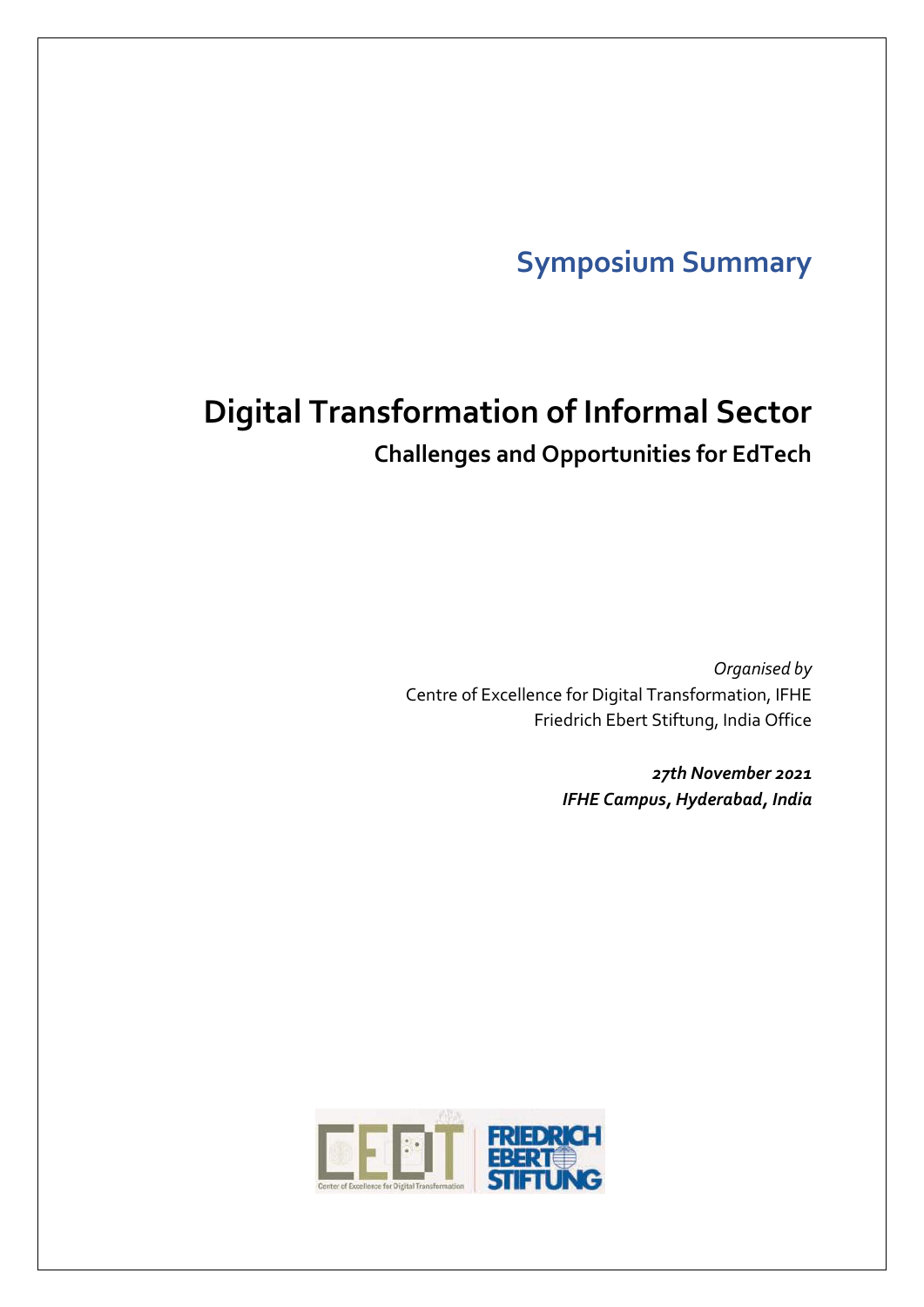## **Background**

EdTech is commonly understood as a necessary tech transition for school education. Millions of workers in informal sector, either learning on job or joining the labour market through vocational training institute too need EdTech for advancing skill and career propositions. There is increasing informalisation of work specially in post covid times. The Future of Work will be more and more supported by technology, either as means to fulfill work and/or as site of work. Workers need to upskill or reskill to survive in job market. EdTech could be a gamechanger here, crucial and necessary to leverage technology to remain relevant in the rising digital economy.

According to [multiple studies and position](https://www.unicef.org/media/60366/file/Transitions-from-school-to-work-2019.pdf)  [papers by UNICEF,](https://www.unicef.org/media/60366/file/Transitions-from-school-to-work-2019.pdf) school to work transition is not linear in informal sector, as young people may be studying while holding jobs, may go back to school after work, start off in irregular employment and then transition to regular employment etc.

In terms of work environment, informal workers need training in assessing oneself in terms of interests, abilities, values, strengths, and weaknesses. They would need tools for exploring and learning about a range of career fields in terms of eligibility criteria, advantages, disadvantages, educational/training related opportunities in those fields. Workers in informal sector might need an enabling ecosystem to improve skills needed at the workplace, overcoming

weaknesses, understanding and managing barriers.

However, there are issues of accessibility, availability and affordability in using EdTech in informal economy. There is also the issue of accessibility to such solutions for further marginalised groups such as women informal workers as they are less likely to own gadgets and also face time and knowledge poverty due rampant patriarchy and triple burden. Education and awareness level are found to be poorer in case of women and other genders.

## **Relevant SDG Targets related to Informal Economy correspond to**

**SDG 8.3**- Promote development-oriented policies that support productive activities, decent job creation, entrepreneurship, creativity and innovation, and encourage formalization and growth of micro-, smalland medium-sized enterprises including through access to financial services

**SDG 10.2**- By 2030 empower and promote the social, economic and political inclusion of all irrespective of age, sex, disability, race, ethnicity, origin, religion or economic or other status

*EdTech platforms can provide Escape Velocity for the informal sector workers to get out of their low-skill- low wage vicious cycle and shift orbit to a higher wage through better skills.*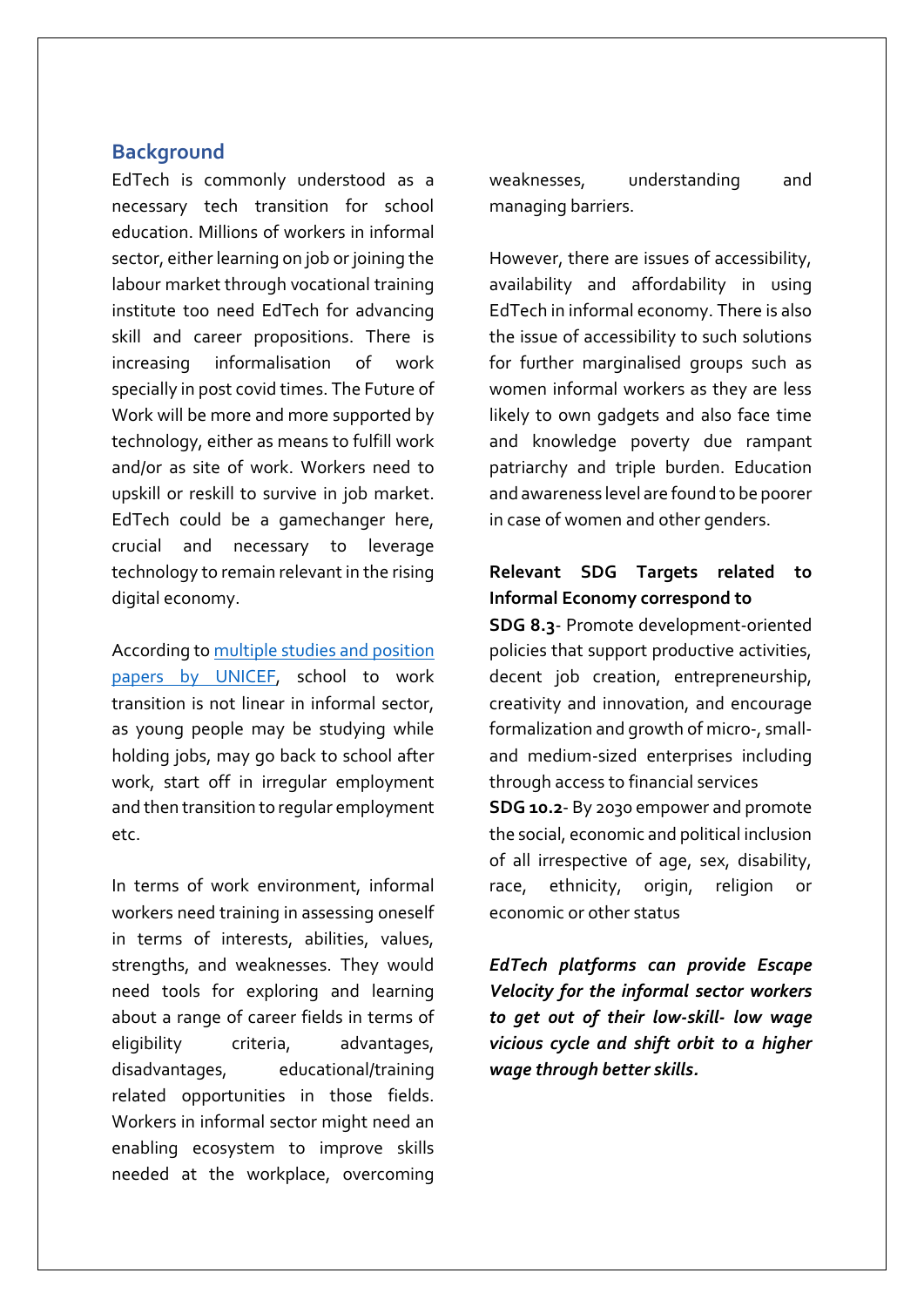Broad discussion questions taken up in the symposium were:

- Is there quality EdTech available for informal workers, to upskill / reskill in the fast-changing world of work? Yes or no, why? How agile is the EdTech in adapting to changing world of work?
- Who are the stakeholders in the EdTech in skill sector? What are their visions for the sector?
- Is EdTech available for each step of career transition? Does it help in realising the one's potential, midcareer transitioning, moving up the ladder and is not just about learning new ways of doing the same job?
- How mindful is the EdTech (if available) of specific needs of different workers groups like women, other genders, PWDs etc.

Besides the inaugural and valedictory sessions, there were three impactful panel discussions focused on education, technology and the ecosystem respectively.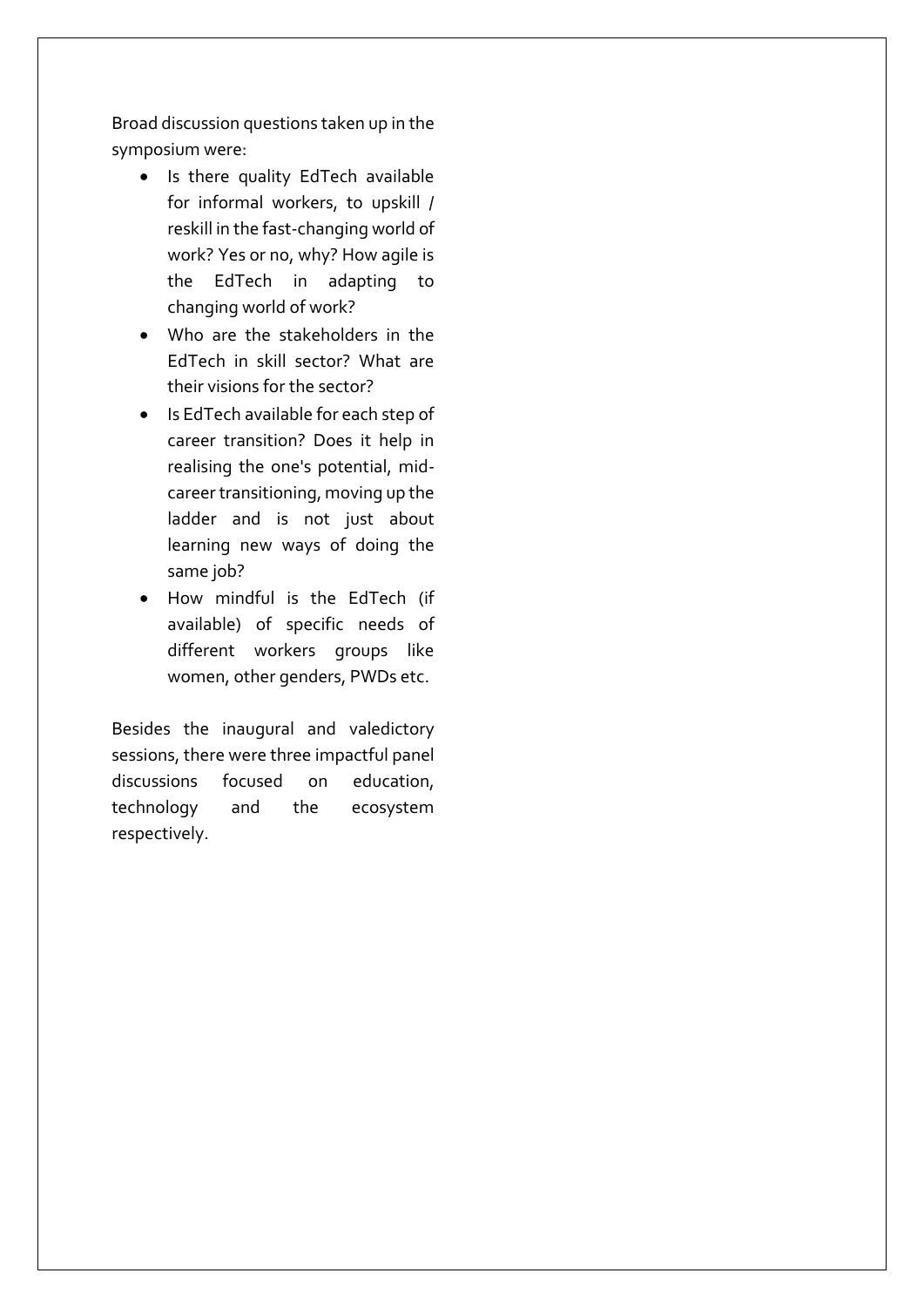## **Inaugural Session**

# **Welcome Address - Prof J Mahender Reddy, Vice Chancellor, IFHE**

Prof J Mahender Reddy, the Vice-Chancellor of IFHE in his welcome address highlighted the importance of the informal sector for the developing economies like India. He emphasized upon the formalization of the informal sector and the role of technology driven education in achieving digital transformation. Dr Reddy in his address also underscored the increasing need for focus on skills in addition to traditional focus on the acquisition of degrees and certificates. Dr Reddy provided an overview of the symposium and suggested that the symposium should conclude by suggesting a roadmap for the future that should be adhered to and monitored by the partners, CeDT, IFHE and FES India.

## **Welcome Address - Mr Ulrich Storck, Country Director, FES India**

*Ulrich Storck is Country Director, FES India, Delhi office. He previously worked for the FES in the United Kingdom, Greece, Guinea, the West Balkans, Central America and Morocco. He studied economics, psychology and development policy in Frankfurt, Montpellier, Hamburg und Berlin.*

FES is doing some pioneering work on Economy of Tomorrow, especially around three mega trends:

- Energy transition
- Urban transformation
- Digital automation

FES is committed to the cause of gender justice, digital justice and climate justice

and is bringing together a coalition of actors and thinkers who can build a socially equitable and resilient model in the light of these trends.

The pandemic has seen rising unemployment and informalization of work. Needless to say, the future of work will be driven by technology and tech innovations.

The informal workforce makes up about 90 per cent of the total workforce. These workers are unskilled/ semiskilled and most of them are migrant workers often trapped in the vicious cycle of inequality and injustice across generations. Their access to technology is limited due to lack of resources, access to information and awareness. Women are particularly disadvantaged due to traditionally patriarchal society. To make cities resilient, transformation of the informal sector is a must, and this purpose, education and skilling can be game-changers.

The informal sector is not homogeneous and there are different levels of accessibility, affordability, capacity, ability and strengths. Age, sex, disabilities, ethnicity and economic status are also key factors to be considered. A one size fits all solution cannot work. Learning behaviour, adaptability and agility of informal workers towards changing pace of work and their aspirations needs to be understood and assessed.

The key questions to be addressed are:

- Who are the stakeholders?
- What are the options available?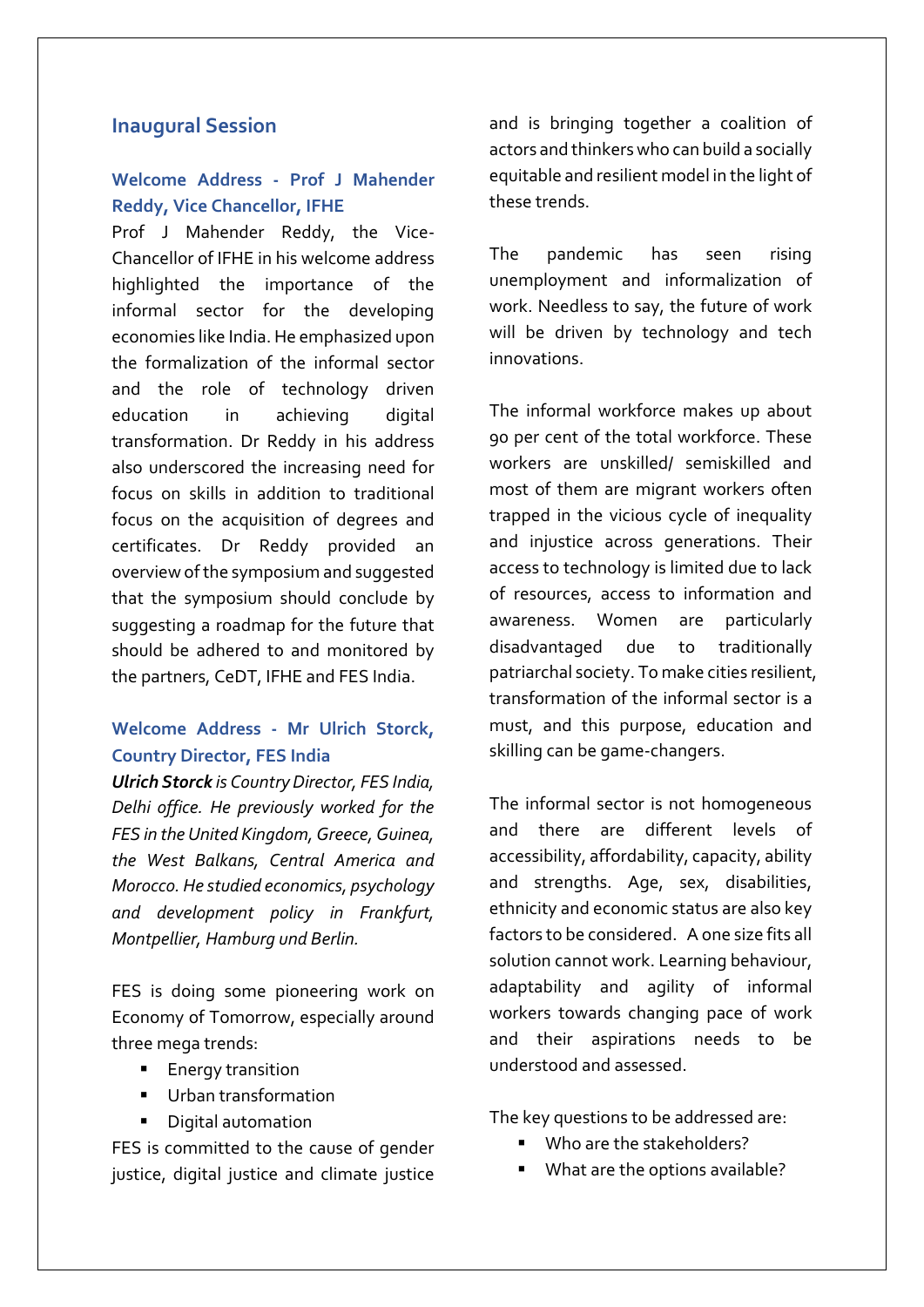- How can they be accessed?
- How do we bridge the gap between the workers and industry?

An inclusive approach to transforming the lives of people in the informal sector is required. Workers should be looked at as change agents for social development.

#### **Keynote Address - Mr Jayesh Ranjan,**

**Principal Secretary, Industries & Commerce (I&C) Department, & Information Technology, Electronics and Communications (ITE&C) Department, Government of Telangana.**  *Jayesh Ranjan is a member of the Indian Administrative Service of the 1992 batch. A thinking bureaucrat and visionary, he oversees developing policy frameworks, attracting new investments, identifying opportunities for utilizing IT in various government processes, and promoting the digital empowerment of the citizens. Mr Ranjan is one of the most visible faces of the Telangana government.*

In his keynote address, Mr. Ranjan, spoke about four megatrends related to current digital revolution. These trends were visible even before the pandemic, but they have become more pronounced in recent months.

#### **Digital transformation**

Digital transformation is now happening at an amazing pace. Companies which cannot fully optimize all the digital opportunities will find themselves at a tremendous disadvantage.

Digital technology enables management of activities far more efficiently and effectively. In a \$ 5 trillion economy, which India is hoping to become in a few years, the share of Artificial Intelligence and Machine Learning might be easily \$500 bn. Digital technologies are not a monopoly of the west. They are being developed in all corners of the world. Startups, large established companies, academic institutions and R&D organizations are all contributing.

Telangana is one of the most advanced states when it comes to embracing technology. The state has very effectively used predictive analytics during the pandemic to plan the unlocking of the economy.

## **The digital divide**

Divides in society, such as rich/poor, urban/rural, men/women and between religions are not new. But today, it is the digital divide which has reached alarming proportions and has far reaching implications. The digital divide is indeed pulling down a large section of the population. The pandemic has deepened this divide.

Inclusive approach is required when it comes to the use of technology. Being more inclusive does not mean merely providing the infrastructure such as internet connectivity. It is really about using technology to alleviate people who have been excluded so far. A common person will be motivated to embrace technology only if he sees useful solutions rolling out in front of his eyes.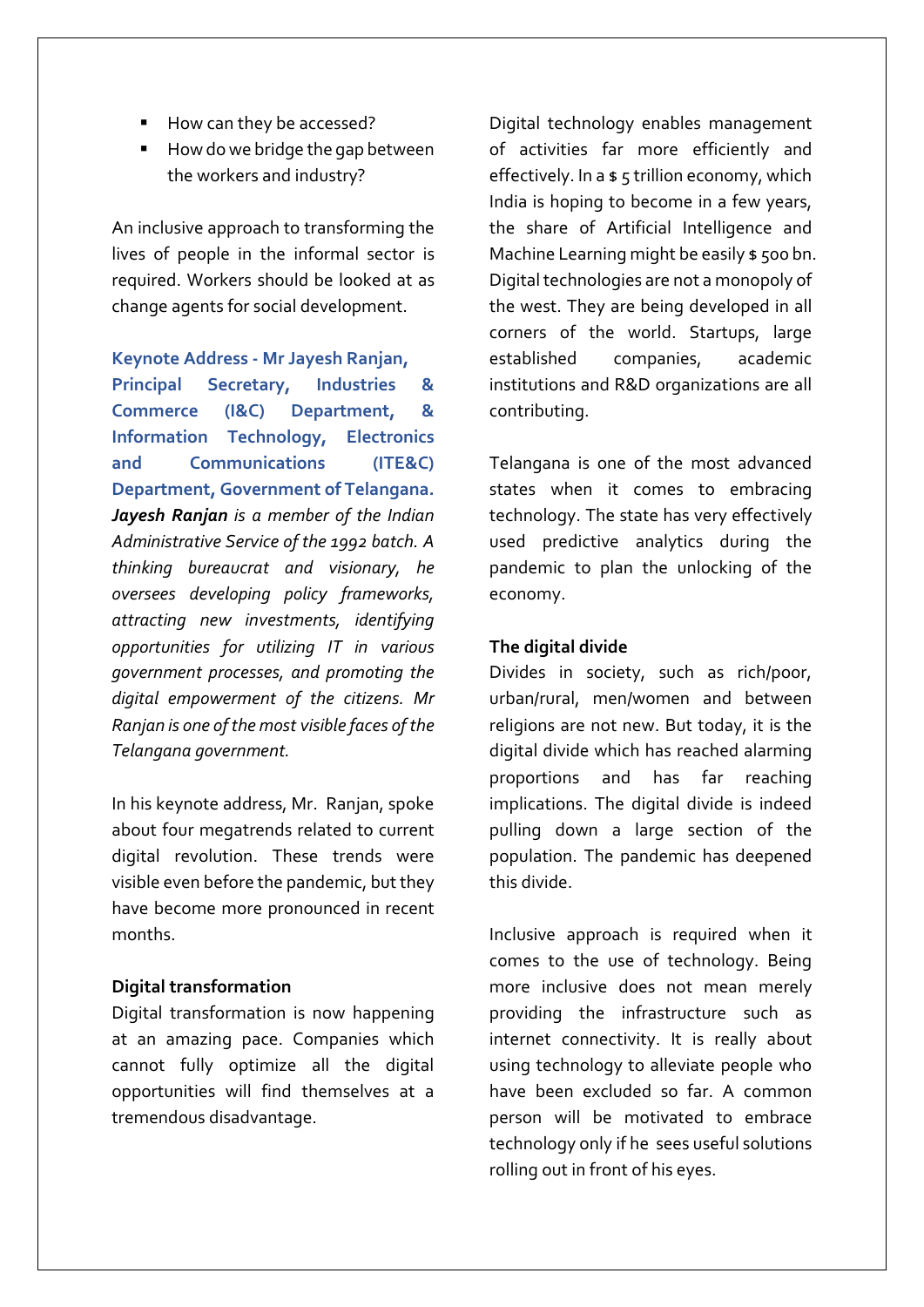## **The changing nature of jobs**

Traditional jobs associated with the organized sector are becoming fewer and fewer. More than degrees, what matters today are skills. However, there are many people without jobs while simultaneously there are jobs with no takers.

## **The need for skilling**

The demographic dividend can easily become a liability if young people are not skilled. It has become common these days to see news reports such as tens of thousands of B.Tech graduates applying for the job of a police constable or panchayat secretary. While these jobs are important, it is a clear indication that people do not have the skills needed by the industry. Under these circumstances, they have no other option but to apply for any job which comes their way.

#### **Concluding remarks**

Today, the EdTech sector is focused more on students who are part of the formal schooling system. It is not really focused on skilling people in the informal sector. The EdTech sector certainly has the capability to innovate and rise to the occasion to address the problem.

The symposium can provide a turning point as far as the development of learning solutions for the informal sector is concerned. The symposium will lead to an ongoing engagement among the different stakeholders. Hyderabad has a strong innovation ecosystem and the government of Telangana will be glad to partner with all the stakeholders for the

development of tech solutions focused on the informal sector.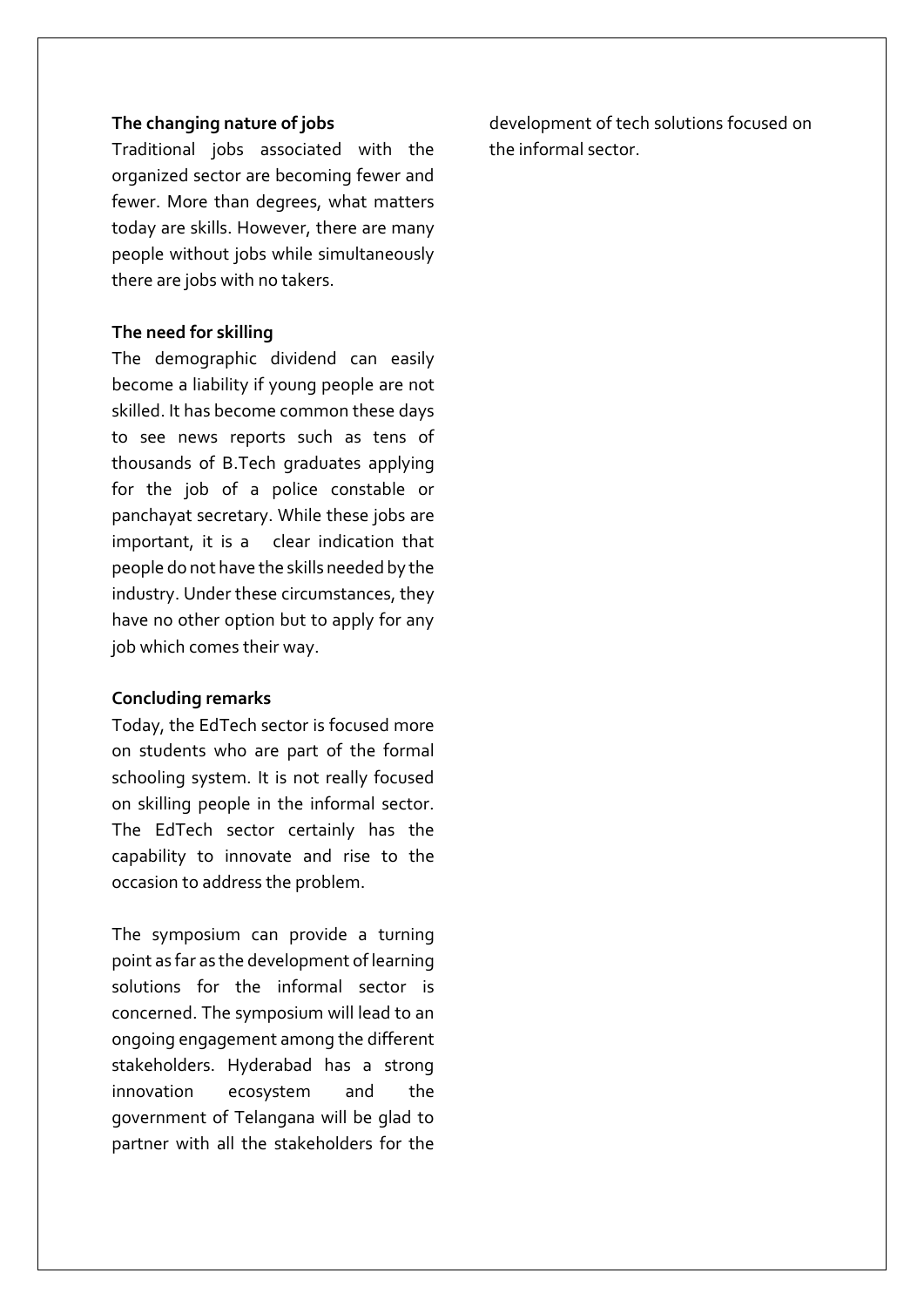## **Panel discussion on Education**

**Moderator: Prof Sudhakar Rao Panelists: Ms Chhandasri Kundu, Mr C Jeevan Kumar, Dr M.S Shivakiran**

#### **About the panelists:**

*Prof Sudhakar Rao heads Branding and Corporate relations for ICFAI Group. He earned his Mechanical Engineering degree from Osmania University and an MBA from IIM Bangalore. He has worked for 20 years in sectors like Textiles, Pharma, Food and Education. His areas of interest include EdTech, entrepreneurship, innovation and design thinking.*

*Chhandasri Kundu is the founder & CEO, Guardian Education Services Pvt. Ltd. She holds an MBA and PG (History) from Jadavpur University. Chhandasri enjoys creating meaningful learning opportunities for children and young adults. She had earlier led the marketing efforts in "KATHA", a national level Not for Profit organisation working extensively with the Government school children; and "VHAI (Voluntary Health Association of India)". She has worked with diverse social enterprises like Blind persons association, CRY (Child Rights and You), HelpAge India, UNICEF as volunteers. Ms Kundu is a successful social entrepreneur and has received various awards from reputed organizations like Goldman Sachs and NITI Aayog. She has contributed to the World Economic Forum platform "UPLINK" on building better (Education) after COVID.*

*C Jeevan Kumar is Program Coordinator at Quest Alliance. He has done his Master's in social work from TISS Mumbai. He is a development professional with considerable expertise in skill training and enabling employability. He has worked as a teacher in low-income English medium school at Teach For India Fellowship and as a facilitator in a Government ITI in Jaipur. At QUEST he has supported skill training and placement in Government ITIs and private NGOs. Currently at Quest Alliance, Mr Jeevan manages multiple partnerships with NGOs in Tamil Nadu. He also contributes to the training, placement, content and techenabled learning components in the programs of QUEST Alliance. Mr Jeevan has witnessed first-hand the emergence of online training in vocational training institutes, its immense benefits to disadvantaged sections and also the challenges faced during COVID 19.*

*Dr M S Shivakiran is currently Chief Executive Officer, at Atal Incubation Centre at Sri Krishnadevaraya University, Anantapur, Andhra Pradesh. He has mentored 20+ startups. One of his key responsibilities is to help academic institutions in building their startup ecosystem and enabling them to synergize their conventional learning processes with non-conventional entrepreneurial learning processes. Earlier, Dr Shivakiran was Founder CEO of Vignan Technology Business Incubator, Associate Dean, R&D, Vignan's University and Scientist, Vignan's University. Dr Shivakiran has received 2 patents, filed 5 patents, published 12 research articles, developed 5 technologies and led 3 research projects funded from*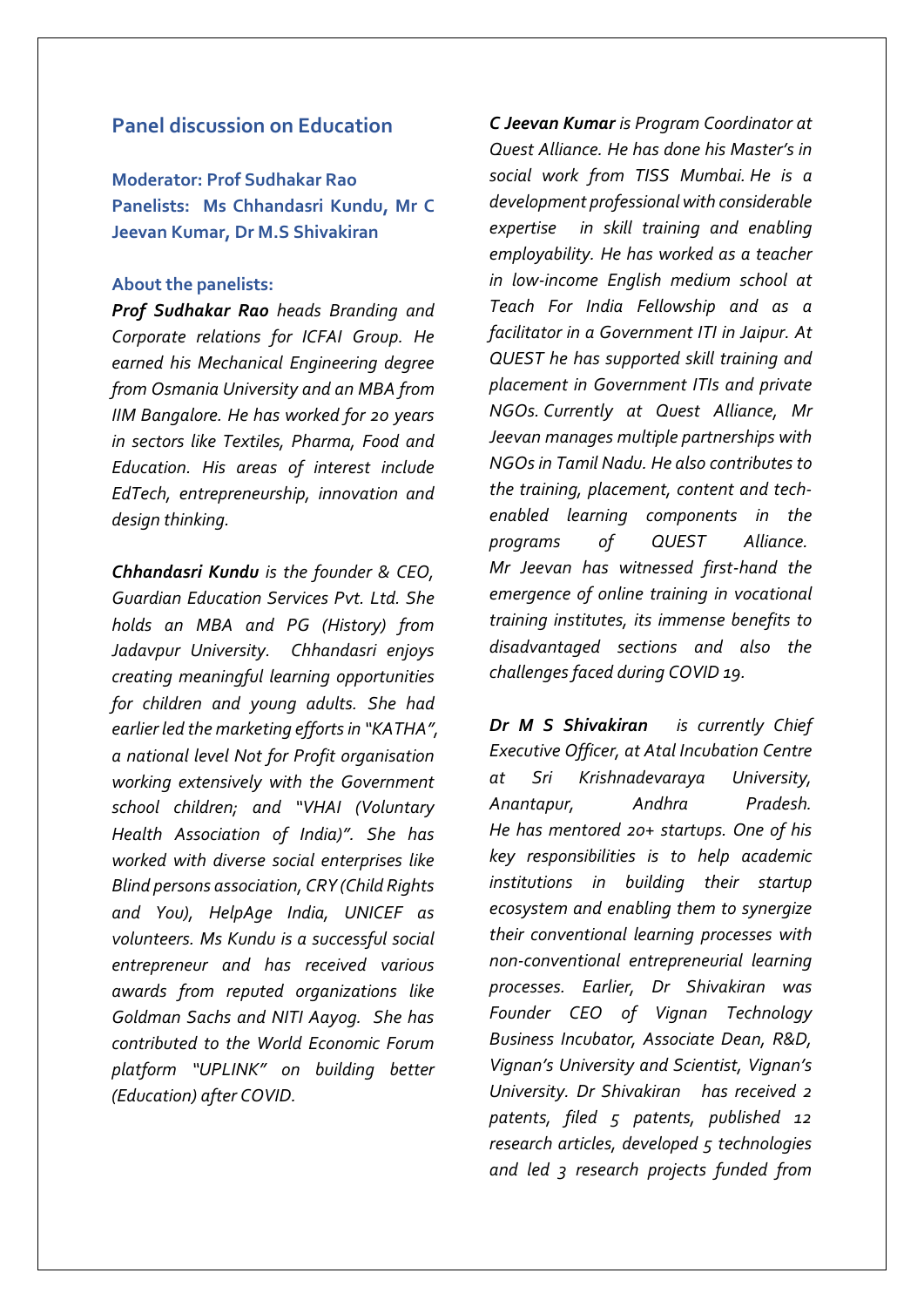*different agencies. Dr Shivakiran is a recipient of DRDO Technology Group Awards for his contribution towards developing new technologies in Genetic Engineering. He has developed low-cost diagnostic tools for Defence Applications and Vaccine molecules against biological weapon agents.* 

#### **Introduction**

The informal sector is characterized by low wages, lack of social security, low technology (often obsolete and polluting) and low capital endowment. People typically work in labor intensive sectors where low levels of skills are needed. Over the years, India has launched various schemes to address the needs of the informal sector:

**Apprenticeship Act, 1969**: The ITIs (Industrial training Institutes) were launched to provide training in various trades.

**National Skills Development Corporation, 2008:** This is a not-for-profit public limited company incorporated as a Public Private Partnership (PPP) model. NSDC aims to promote skill development by catalyzing the creation of large, quality and for-profit vocational institutions. NSDC acts as a catalyst in skill development by providing funding to enterprises, companies and organizations that provide skill training. It also develops appropriate models to enhance, support and coordinate private sector initiatives.

**Director General of Employment and Training**: This is the apex organization for development and coordination at the

National level for the programmes relating to vocational training. An employment service is operated through a countrywide network of Employment Exchanges. While the ITIs are under the administrative and financial control of State Governments or Union Territory Administrations, DGE operates Vocational Training Schemes in some of the specialized areas through field institutes under its direct control.

**The National Institute of Open Schooling (NIOS)** : Formerly known as National Open School (NOS), NIOS was established in November, 1989 as an autonomous organisation. NIOS is providing a number of Vocational, Life Enrichment and community-oriented courses besides General and Academic Courses at Secondary and Senior Secondary level and some elementary level Courses.

**Skill Training and Assessment Reward:** The scheme is for encouraging skill development among the youth by providing monetary rewards for successful completion of approved training programmes. After the training programme, a STAR (Standard Training Assessment & Reward) certificate is given by designated government departments.

**Pradhan Mantri Kaushal Vikas Yojana**: This is the flagship scheme of the Ministry of Skill Development and Entrepreneurship (MSDE) implemented by National Skill Development Corporation (NSDC). PMKVY aims at enabling Indian youth to take up industry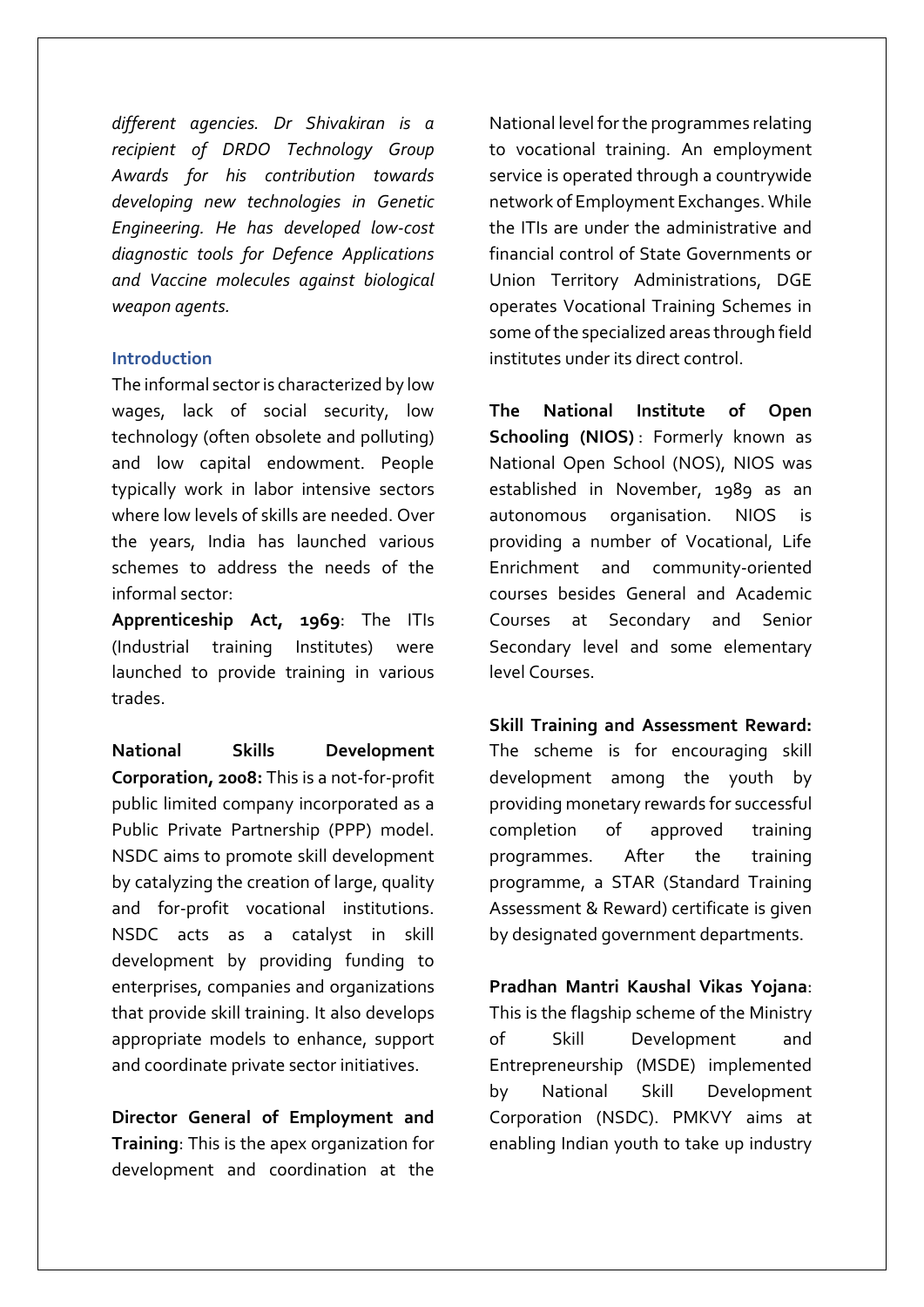relevant skill training that will help them in securing a better livelihood.

Despite all these initiatives, many gaps remain in terms of financial support, customization and linkages between training, assessments and employment.

#### **Importance of being human centric**

Content, platform, delivery and feedback are the key to great learning irrespective of whether technology is used or not. Often learning interventions lack human centricity. The students are not kept in mind. For example, as Dr Shivakiran pointed out, in Anantapur, which is a reasonably well-connected town, students have to climb up trees on occasions to get connectivity. There is also a language barrier. Many children may lack proficiency in English.

The Quest Alliance understands that connectivity is a challenge for many students. It uses a Raspberry Pi and does not depend on connectivity in the classroom. The company's mobile app is easy to download. The language is customized according to the region. The platform has evolved based on student needs. As Mr Jeevan mentioned, it is important to listen to the voices on the ground.

Dr Shivakiran emphasized that learning need not only be in one direction - from the teacher to the students, that is, one to many. Parents, friends, relatives can also be teachers. Then there can also be many to many, peer group learning with the students also learning from each other. Technology should facilitate all these forms of learning. Content should be customized for students. It should evolve and adapt in a dynamic way based on how students are consuming it.

Bite sized videos are more appealing to the students. However, as Ms Chhandasri mentioned, learning should not be diluted, rigor is needed in some cases. To learn certain skills such as welding, a minimum number of hours of immersion is required.

## **Role of parents in children's education**

Parents can be enablers as far as the education of their children is concerned. But on occasions, they can become overprotective. Many parents do not want their children to go through any hardship or pain. It is important to counsel them and explain that they must give their children some space to work on the problems and thereby create an impact. As Ms Chhandasri added, it is important to inculcate a risk taking attitude in children.

#### **Using technology to improve life**

Ultimately, technology must enable people to solve their problems in life and enjoy a better standard of living. Gram Vani incubated in IIT Delhi is a great example. Dr Shivakiran explained how it uses basic mobile and IVRS to provide a variety of information to people. Goes to show that smart phones are neither essential nor sufficient to solve the problems faced by the informal sector. Another example is of a local girl who iterated an idea for 2 years. She teaches 50+ monetizable skills like pottery making online.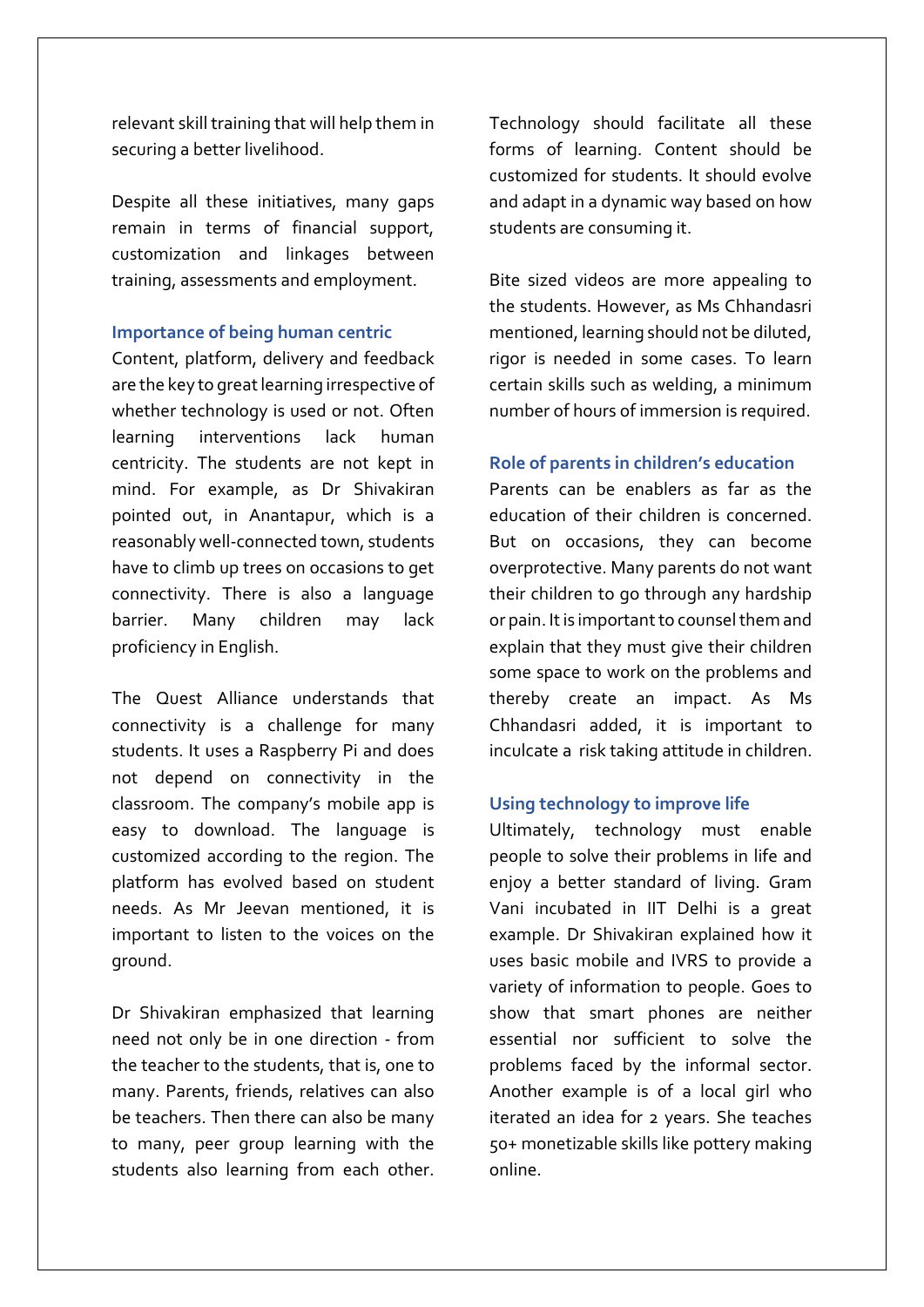In Puttaparthi, where Dr Shivakiran completed his college education, Vidya Vahini is a very interesting project. Students can give a missed call to their mentor. Then they can have a 20-minute free flowing conversation on any topic. This way the children learn English and other languages too. Dr Shivakiran himself knows 7 languages and the other volunteers associated with the project are also multi-lingual.

#### **Importance of an exploratory mind**

Ms Chhandasri emphasized on encouraging students to develop an exploratory mind and move away from rote learning. She mentioned an interesting project at the famous Loreto School in Calcutta. The school was finding it difficult to handle some students who were scoring low marks in the exams and were tagged as slow learners. Through the research conducted by expert psychologist, Prof Mallika Banerjee, Calcutta University's Head of psychology department, it was revealed that even the so-called slow learners had the potential to do well. Children struggled when they moved to higher classes as their initial base was narrow and not explored properly. What they needed was a mentor who could encourage them. The lesson here is not to be quick in labelling some students as slow learners just because they are not performing well in the traditional exams.

#### **Addressing the digital divide**

The digital divide can be addressed in various ways. Mr Jeevan gave a relevant example from work done by Quest. In the south, although connectivity is good, data charges can be unaffordable. One way is to reimburse data charges. Another way is to provide a mobile library where say 10 phones are kept for students to share and use. Shared infrastructure and multifunctional spaces should be designed to facilitate services for communities.

#### **Importance of collaboration**

Mr Jeevan emphasized that collaboration with different stakeholders can produce great results. Quest collaborates with other partners, government and even the spouses of young women students. While working with the government, it is important to understand and appreciate the challenges they face and be clear about the kind of support needed from government departments. Focusing on deliverables can help in mobilizing support from such collaborators.

#### **Relevance of certification**

Dr Shivakiran argued that while certification may be needed in some cases, all skills need not be assessed. The market can decide whether the skills are valuable or not. However, some specialized, technical areas such as surgery or microbiology, cannot be left to the market. Formal training and certification are needed.

Today, it is the startups and not the government which is creating jobs. In the startup eco system, it is the customers who do the assessment and skills are more important than qualifications. Too much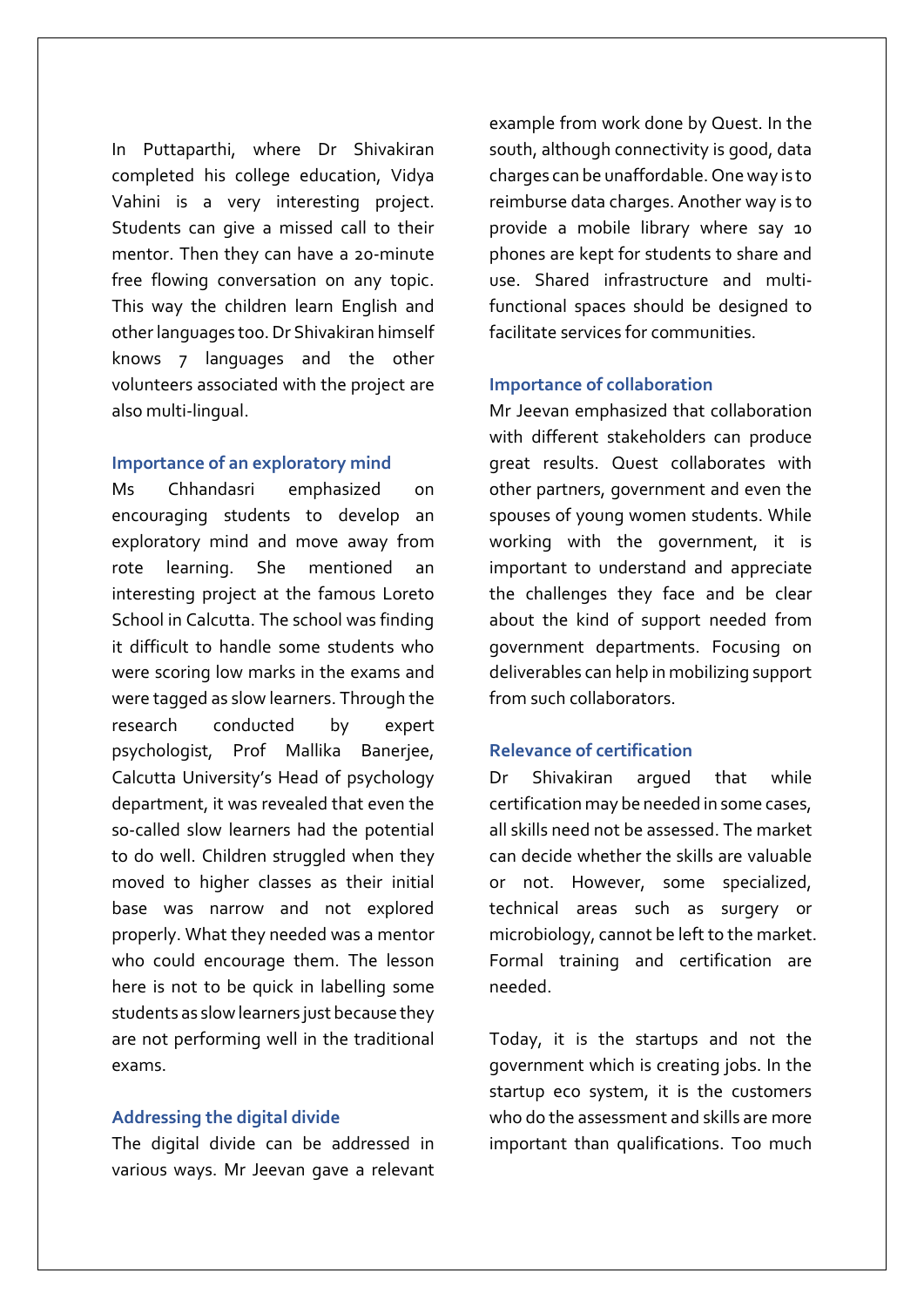emphasis on formal assessment may undermine creativity.

#### **Supporting blue collar work**

There is a stigma associated with blue collar work in the country. It is because of the stigma that vocational education has not received the importance it deserves. This also explains why ITIs do not get required thrust, even though the students are as good as their counterparts studying in colleges. Fortunately, under the National Education Policy 2020, this problem is being addressed.

#### **Concluding notes**

Prof Sudhakar wrapped up the session with expert comments and pointers on the way forward. He mentioned the experiences of SECMOL and the Boys Town Industrial Training Centre, which has emerged as one of the best ITCs in Telangana. IIT Bombay is also doing a lot of work for the informal sector. It is time for educational institutions to set up a Centre for Informal sector. The faculty and students should appreciate the challenges of the informal sector and develop appropriate solutions.

#### **Note**

**SECMOL:** The Students' Educational and Cultural Movement of Ladakh (SECMOL) was founded in 1988 by the legendary social entrepreneur, Sonam Wangchuk and a group of Ladakhi college students who felt that the education system needed great change., SECMOL has not only worked on reforming the government school system but has also grown into an eco-village where students, staff and volunteers live, work and learn together. It is not a conventional school, but a place to pursue practical, environmental, social and traditional knowledge, values and skills. The Campus is solar powered and solar heated. Culture plays a very important role. Students learn ancient Ladakhi songs, dance and history alongside modern academic knowledge. It is the students who mainly manage, run and maintain the campus.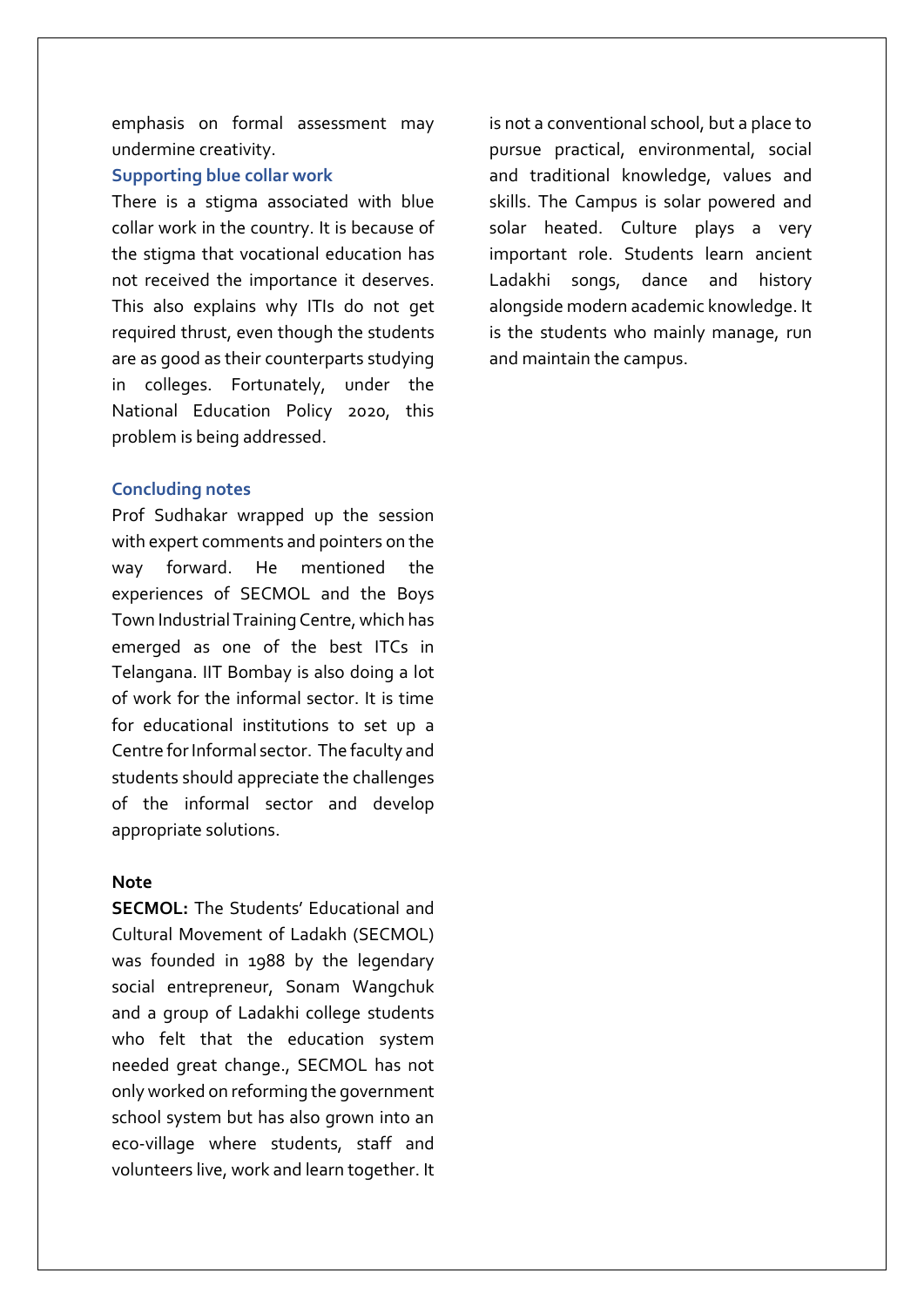## **Panel Discussion on Technology**

**Moderator: Prof R Prasad Panelists: Prof Nimmi Rangaswamy, Mr Sanjay Sanyal, Mr Shailesh Reddy**

#### **About the panelists**

*Prof R Prasad is an alumnus of IIT Bombay and IIM Calcutta. He has played various roles in his long stint at IFHE. He is currently the head of the Academic Wing and manages the online learning program. Prof Prasad has a deep understanding of education technology.*

*Prof Nimmi Rangaswamy is currently Associate Professor at the Kohli Centre on Intelligent Systems, IIIT Hyderabad. She is an anthropologist by training. She is also Adjunct Professor at the Indian institute of Technology (IIT) Hyderabad where she teaches courses at the intersection of society and technology. Formerly, Prof Rangaswamy was a senior research scientist and led the Human Interactions research area at the Xerox Research Center India. Her stint at Microsoft Research was a combination of theoretical analysis and ethnographic field research to understand technology use in developing countries. This included studies of technology adoption in various social contexts and spaces in India: middle-class consumption of domestic media, business models of cyber cafés and the use of mobile internet and Facebook among urban slum youth.*

*Sanjoy Sanyal has about 30 years of experience in finance and entrepreneurship. He founded Regain Paradise, a* 

*sustainability consulting firm which works with public and private investors to identify opportunities and risks in climate related investing. Before founding Regain Paradise, Sanjoy was part of the management team at SumTotal Systems, a global leader in Learning Management software. He has also co-founded and run Aesthetic Technologies, an e-learning content provider. Sanjoy has a Post Graduate Diploma in Management from the Indian Institute of Management, Calcutta and a Bachelor of Technology degree from the Indian Institute of Technology, Kharagpur.*

*R Shailesh Reddy is the CEO of the Society for Telangana State Network (SoFT NET), an initiative from the Government of Telangana State to provide quality education by harnessing the potential of satellite communications and Information Technology.Mr Reddy holds Postgraduate Degree in Journalism and Mass Communications from Osmania University. In a career span of 20 years, he has worked in Newstime, Eenadu Television, Zee Entertainment and Zee News. As Business Head at Zee News Limited, he was instrumental in the expansion of operations of Zee Group in Telangana.*

## **Understanding informality**

Informality is a way of life. It has its own structure, processes and roles. The only difference from the formal sector, is that it exists in a domain that is not recognized. There is nothing to suggest that the informal sector implies lack of quality while the formal sector guarantees quality.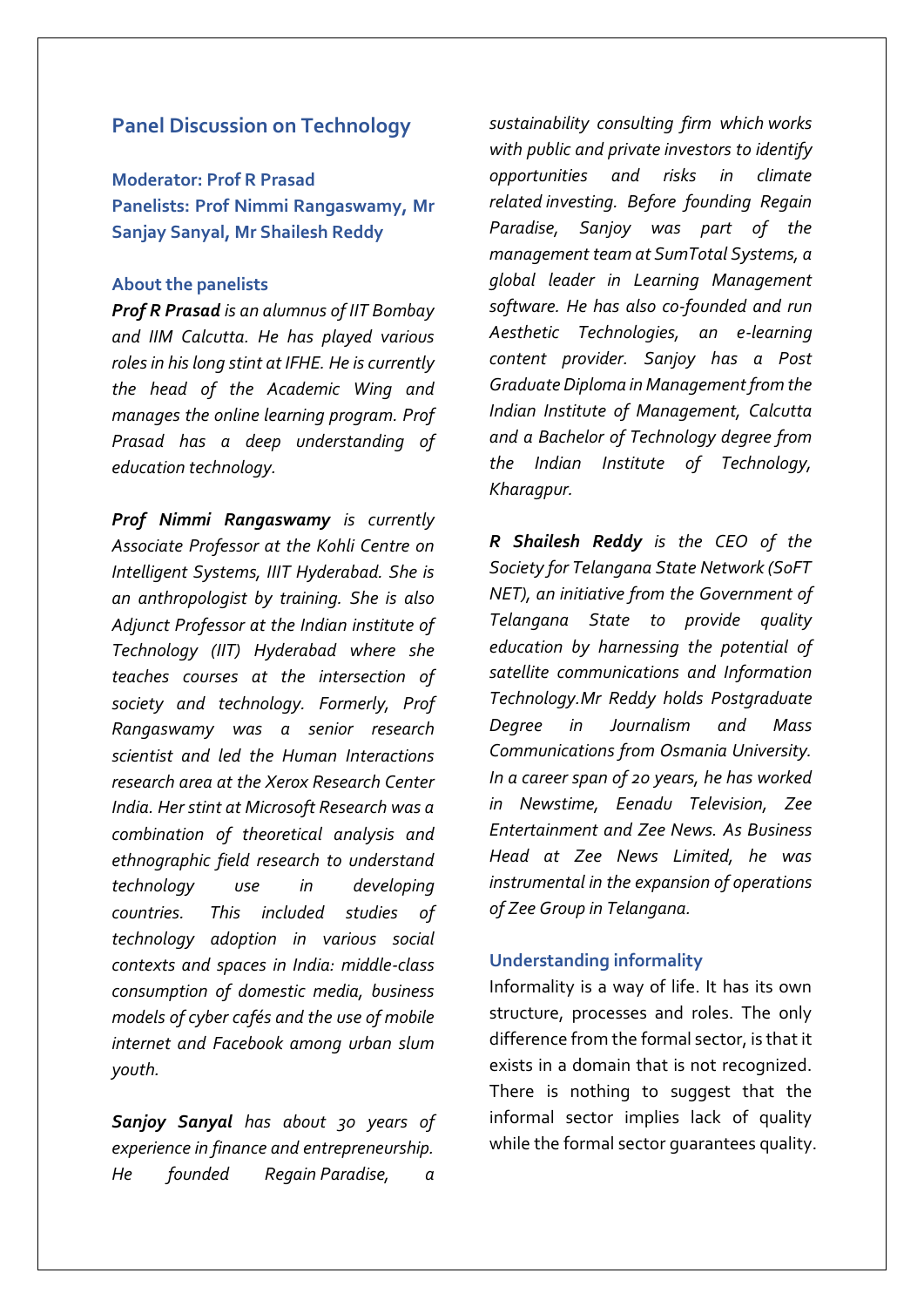Prof Rangaswamy enunciated the same with the case of informal education system in Ameerpet in Hyderabad which is customized according to the needs of the user. It is possible for a student to get personalized instruction for Rs 50,000 for a course on say blockchain. However, the same skills can also be picked up sitting in a classroom along with many other students for a fee of Rs 500. Ameerpet is a place where demand and supply meet, people negotiate with each other and get exactly what they want.

#### **Putting technology to good use**

Technology is just a part of the toolset. The EdTech sector has been disappointing in terms of pulling people up from the informal sector into the formal sector. EdTech has by and large targeted only students who have access to formal education.

Mr Sanyal gave three examples of how technology can be put to good use:

- 1. In rural areas, some companies are enabling access to clean energy for local people. EdTech can help amplify these efforts.
- 2. Farmers are becoming more vulnerable due to climate change. There is a need to educate them on sustaining and improving their livelihood practices to combat extreme weather patterns that are likely to increase in coming years.
- 3. Mobile phones can be used to promote English learning skills for cooks, nurses and security guards. Acquisition of English-speaking skills can lead to better earnings.

Mr Shailesh Reddy mentioned Ashok Nagar, a place similar to Ameerpet, albeit for preparation for government recruitment-oriented exams like police constables, IAS and IPS. However, city wide classes are not accessible to students from rural areas due to funds shortage. To address this, SoFTNET has created affordable content and made it accessible to all. SoFTNET has identified the best teachers, recorded their sessions and has been broadcasting them over various media including television, online platforms and through cell phones. In this way, instead of students coming to the classes in the city, the classes have been taken to the students.

# **Using technology to personalize learning**

Today, technology can figure out how much people already know and accordingly create customized pathways. Prof Rangaswamy mentioned that every website today has a recommender system. While these systems are good, they are probably not sophisticated enough. The understanding of AI is still narrow. Human beings are complex and the choices they make are also complex. It would be too much to expect technology to figure out exactly what is needed.

Understanding human behavior is crucial to improve the way technology works. It is important to understand why many students still prefer conventional modes of learning, that is physical classes? Clearly, technology has to improve further before the necessary customization is achieved.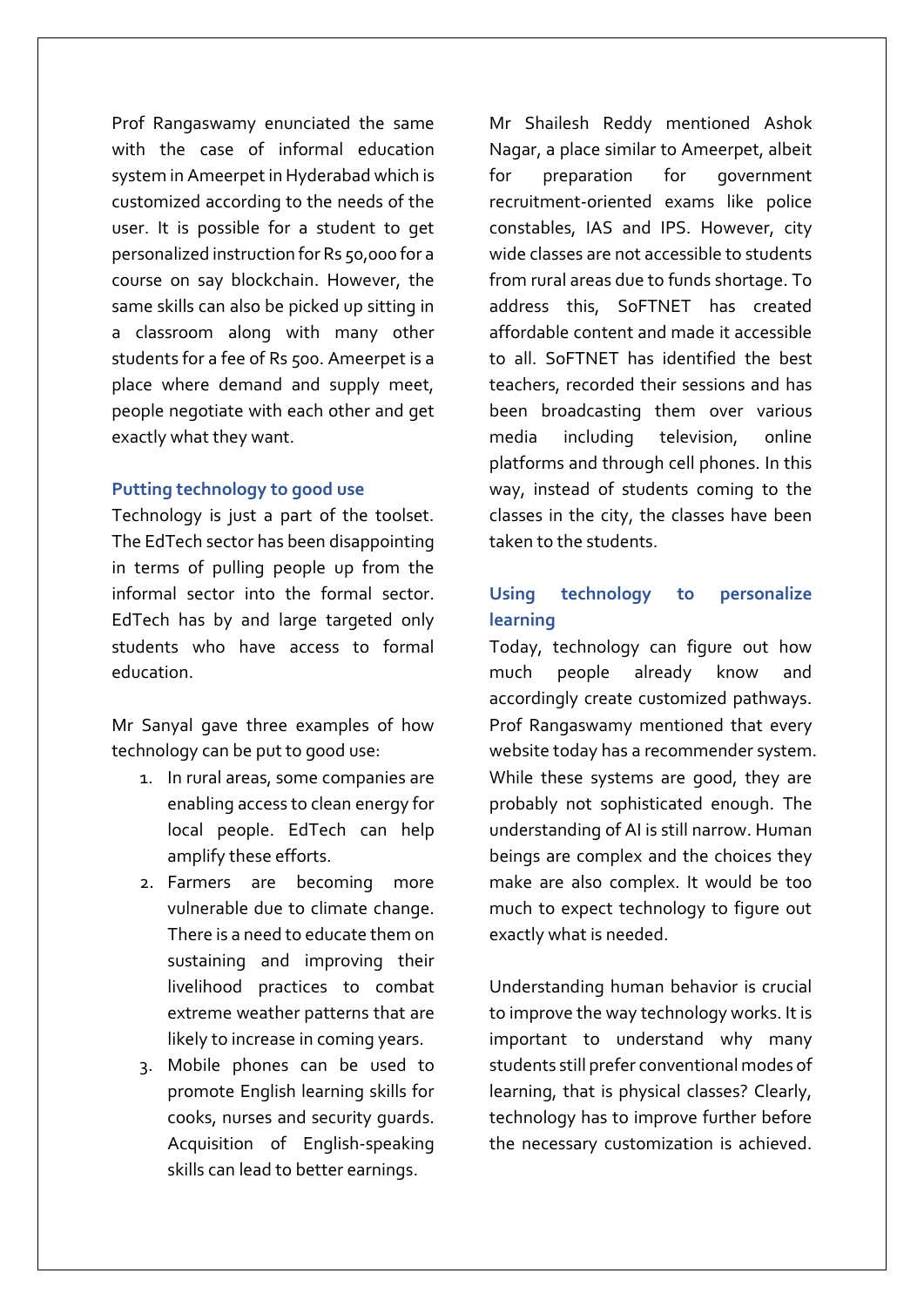To be effective, these technologies must be fed with relevant data.

#### **Importance of social context**

Technology alone is not sufficient. The social context also matters. Mr Sanyal gave the example of microgrids (30-35 KW plants) supplying electricity in the rural areas of Jharkhand and Bihar. One of the operators is a lady who took up the mantle after her husband died at a construction site and the responsibility of raising the children fell on her. She admitted that she was able to do the job only because it is near her home. There is no way in which she can travel 20 km up and down to reach her place of work. In other words, providing jobs near home is far more important than any technology.

Similarly, in Bihar, if the supervisor in a family is not a Brahmin (upper caste), people will not report to him. So, in many companies, the use of surnames or family names is banned. This is a great example of how enterprises can change the cultural norms quickly and modernize the set up even in the informal sector. Technology can be optimally leveraged with better understanding of social context.

Mr Reddy gave the example of The Vivekananda Institute of Languages, Hyderabad, which attracts students from all over Telangana. Some 25,000 students take the qualifying exam but only 200 make it. What about the remaining 24,800? SoFTNET has come up with a solution in this regard. They record language training sessions and make them available on television. The trick is to identify the target

segment, find out what they need and then give it to them using technology. Largely, two technological approaches have made it possible to provide connectivity to people across the country: satellite based and mobile phone based.

Meanwhile, the residential social welfare schools of Telangana [\(https://tgswreis.in/\)](https://tgswreis.in/) have demonstrated that there is an upward path for students even from the underprivileged sections of society. Last year they produced  $5$  IITans. The lesson here is to enable better outcomes for students by carefully examining their needs.

#### **Concluding remarks**

How does the semantic web understand the context? Technology will continue to improve and transform lives provided it is positioned properly. Technology is a social phenomenon as it changes behaviors. Dating platforms, for example, have changed behaviors and expectations. Socio technical systems develop around technology. Cross disciplinary conversations are required. Simultaneously, gender issues within technology ecosystem need to be addressed.

Technology is of no use, unless it benefits the common person. Currently the focus of EdTech is on schools and colleges in urban areas. Rural masses need to be integrated too, by creating more opportunities for semi-skilled workers like village tailor, motor bike mechanics, accountants for small businesses.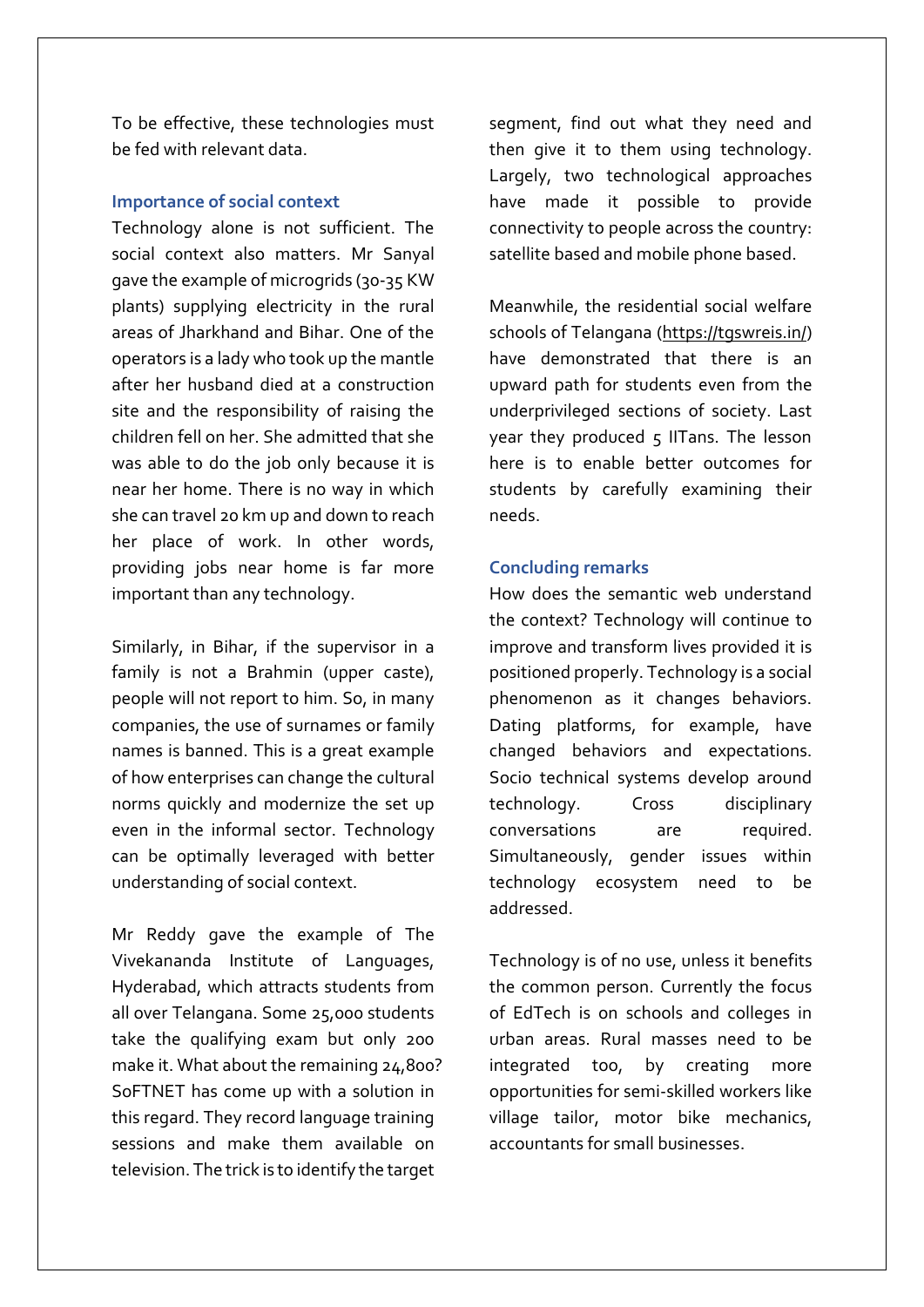**Panel discussion on Shaping the Ecosystem** 

**Moderator: Dr M. Sainath Panelists: Mr Kumar Anubhav, Ms Meera Shenoy, Ms Rama Devi Lanka**

#### **About the panelists**

*Dr M Sainath is Dean (Curriculum, Faculty and Entrepreneurship Development) and Professor, IcfaiTech, President, Institution's Innovation Council (Ministry of Education, Govt. of India initiative). He holds a PhD in Physics and is a renowned expert in electromagnetism. He has published more than 85 research papers in reputed journals and conferences. He is the innovation champion for the ICFAI Group.*

*Kumar Anubhav is a certified mountaineer and social thinker and has a passion for purposeful travel. Kumar quit his job & comfortable life in 2016 in search of meaning. He started a social initiative called NotOnMap which is focused on sustainable alternative livelihood for marginalized & vulnerable villagers. NotOnMap has won various recognitions and awards: a place in the World's Top 10 Social Innovative organization by Booking.com in Amsterdam, Runner up at UNWTO Global Rural Tourism Competition – 2020, Best Social Innovative Startup of the year by NASSCOM & SATTE AWARDS in 2019, Winner at WTFL (Luzern, Switzerland) under Culture Innovation category, Chosen as one of the Top 5 Social initiatives in India by National Start-up Awards - 2020 (Govt of India). Before starting his own venture, Mr Anubhav spent* 

*over 15 years in the corporate world. He is an expert in analytics & BIG Data.*

*Meera Shenoy set up Youth4Jobs in 2012. It is now the largest organisation in South Asia skilling less educated youth with disabilities and linking them to jobs. Youth4Jobs has touched 7.8 million households with the message of "ability in disability" and is today a one stop shop for 750+companies working on inclusion. The organization has won various recognitions and awards like the Asia winner for MIT prestigious Future of Work award, Inclusion Innovation Challenge, and the global Zero project award for innovations in IT & employment. The work done by Youth4Jobs has been recently documented in a Harvard business case study. Her inspirational book, "You Can", a Bloomsbury publication, was launched at the world's largest literary festival, Jaipur literary festival.*

*Rama Devi Lanka is currently working as Director, Emerging Technologies & Officer on Special Duty, in the Information Technology and Communications Department (ITE&C), Govt of Telangana. She formulates and implements policies for the State to promote the growth of emerging technologies and assist the government in leveraging the same for better governance. In a short time, she has been successful in positioning Telangana State as a pioneer in terms of adopting emerging technologies such as blockchain, AI, drones, Cloud, IoT, Cyber Security. She has also played a key role in shaping the tech ecosystem in the State and making it a favourable destination for investments.*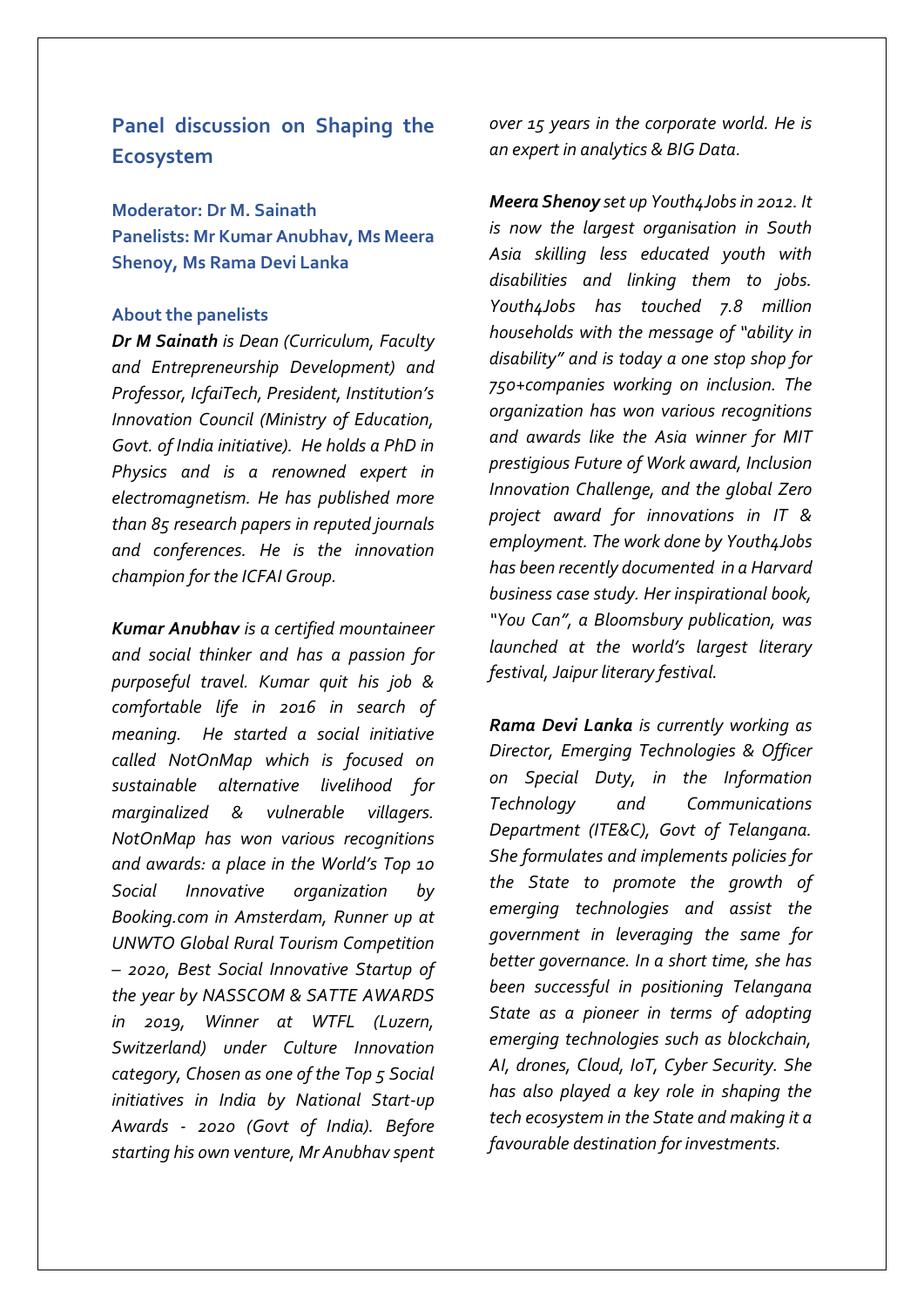#### **Introduction**

In emerging markets such as India, the informal sector lacks social security, safety mechanisms like insurance and a proper wage structure. The contribution of the informal sector is difficult to measure accurately but is probably more than 50 per cent of the GDP and accounts for approximately 73 per cent of India's population.

Investments in EdTech have also picked up in recent times, growing by 340 per cent year on year to reach \$ 44bn in 2019-20. Despite these heavy investments and the availability of technology, the outcomes are far from satisfactory. According to the 2020 Human Development Report, only one in five Indians can be considered skilled, earning India the dubious rank of 129 in a list of 162 countries – on par with some sub-Saharan countries. The key question remains: Despite the investments in technology and EdTech tools, have we really enabled the labour in the informal system to reskill themselves? Under this larger question, Dr Sainath probed the panelists with more specific questions.

# **Are the user interfaces (UX/UI) in existing platforms and tools too daunting for people in the informal sector?**

Various laudable initiatives have been launched to provide quality education to the masses in the hinterlands. These include Swayam/NPTEL, Deeksha and TSAT. But are the user interfaces too daunting for the people in the informal sector? For example, to log in, one often needs a Google or Facebook account and probably a basic knowledge of English.

Mr Anubhav admitted that it is indeed difficult for people whose lives are untouched by technology. At the same time, the rapid adoption of digital payments across the country is an indication that UI/UX may not be the real problem. The EdTech sector has the capability to customize the user interface. The real issue is the intent. The intent to enable technology to reach the bottom half of the pyramid (the informal sector) seems to be missing. Any investment in this sector will take a long time to get the required returns. That might be a much bigger issue than UI/UX or language both of which can be easily adapted.

Ms Rama Devi acknowledged that some of the tools and platforms may have interfaces which could be challenging for the informal sector. But schemes like PMGDisha aim to bridge the gap and make support digitally illiterate people. This is likely to enthuse people to embrace technology. In some cases, technology may not be usable as it is but with some ingenuity, it is possible for informal sector to leverage it. That is likely only when they clearly see the benefits accruing to them. There is a need to make the marginalized digitally literate. They need to be made aware of the benefits of technology, for example, they need not understand how AI works but they need to understand what AI can do for them.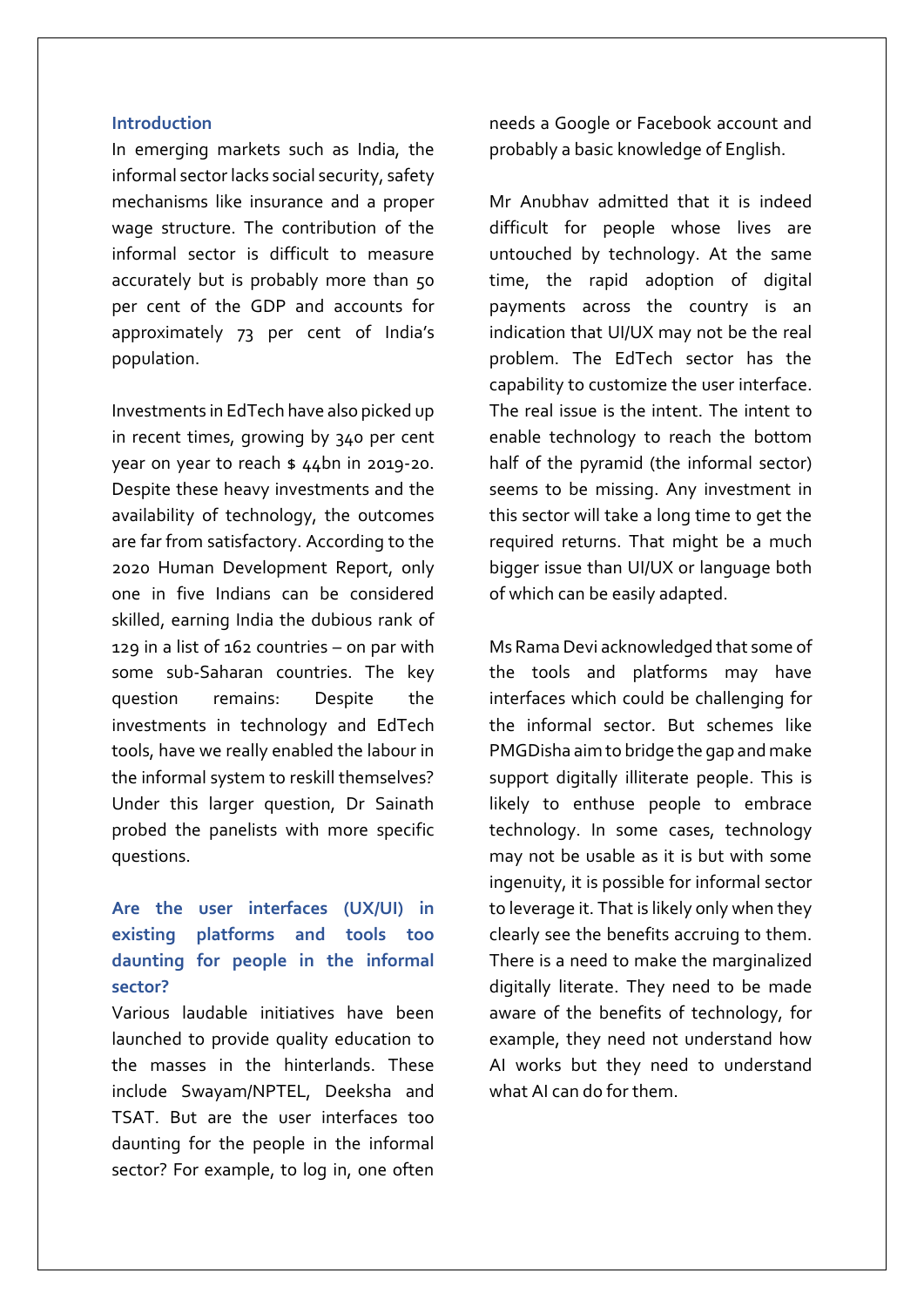# **How do we make investments in EdTech for the informal sector more attractive for investors?**

Ms Shenoy felt that many of the tech startups are more concerned with their valuation than with the outcomes they are producing. A lot of the spending by the EdTechs goes into pushing their product through aggressive marketing rather than pulling and enthusing the customers. Aggressive marketing can mislead poor people who are not capable of making intelligent choices in their own. EdTechs must appreciate that social returns are as important as investor returns. Patient Capital like Acumen is needed. It is possible to be conscious capitalists and become a stock market darling. Only the path is longer and will take more time to traverse. Additionally, there is an urgent need to attract more impact investors.

Also, as per regulations, companies have to spend 2 per cent of profit on CSR initiatives. Mr. Anubhav felt that maybe a percentage of this amount can be reserved for the informal sector.

# **What can be done to make the end users embrace educational technologies?**

As far as encouraging the end-user is concerned, Ms Shenoy felt that a clear path needs to be established which shows some form of career development or assured jobs. Without this, the unskilled would see no value addition to upskilling themselves.

It is very important to see if the skill sets of the unskilled can be transformed into some saleable product. Thereafter, it

would be easy to bring in impact investors. 'Incentivisation' is therefore vital for both the investors and the end-users.

**Note:** Acumen was founded by Jacqueline Novogratz in 2001 to build a world where everyone had the opportunity to live with dignity. The goal was to invest "Patient Capital" to bridge the gap between market-based approaches and pure philanthropy. Acumen believes that the markets alone cannot solve the problems of poverty. At the same time, charity and aid cannot tackle the challenges faced by over two-thirds of the world's population living in poverty. Patient Capital can bridge the gap between these two approaches. Acumen invests in early-stage companies whose products and services enable the poor to transform their lives. Acumen supports these companies with the tools, networks, technical assistance and guidance needed to build scalable long-term solutions to poverty.

# **What kind of government initiatives/support are needed to enable EdTech for the informal sector?**

Ms Rama Devi highlighted the different business models which the Government has introduced to encourage investments. These include Charge per Service, Public Private Partnerships and Government funded projects. Many of these ideas can be applied to EdTech for the informal sector. Similarly, many aspects of the Telangana government's ICT policy can be extended to the EdTech sector.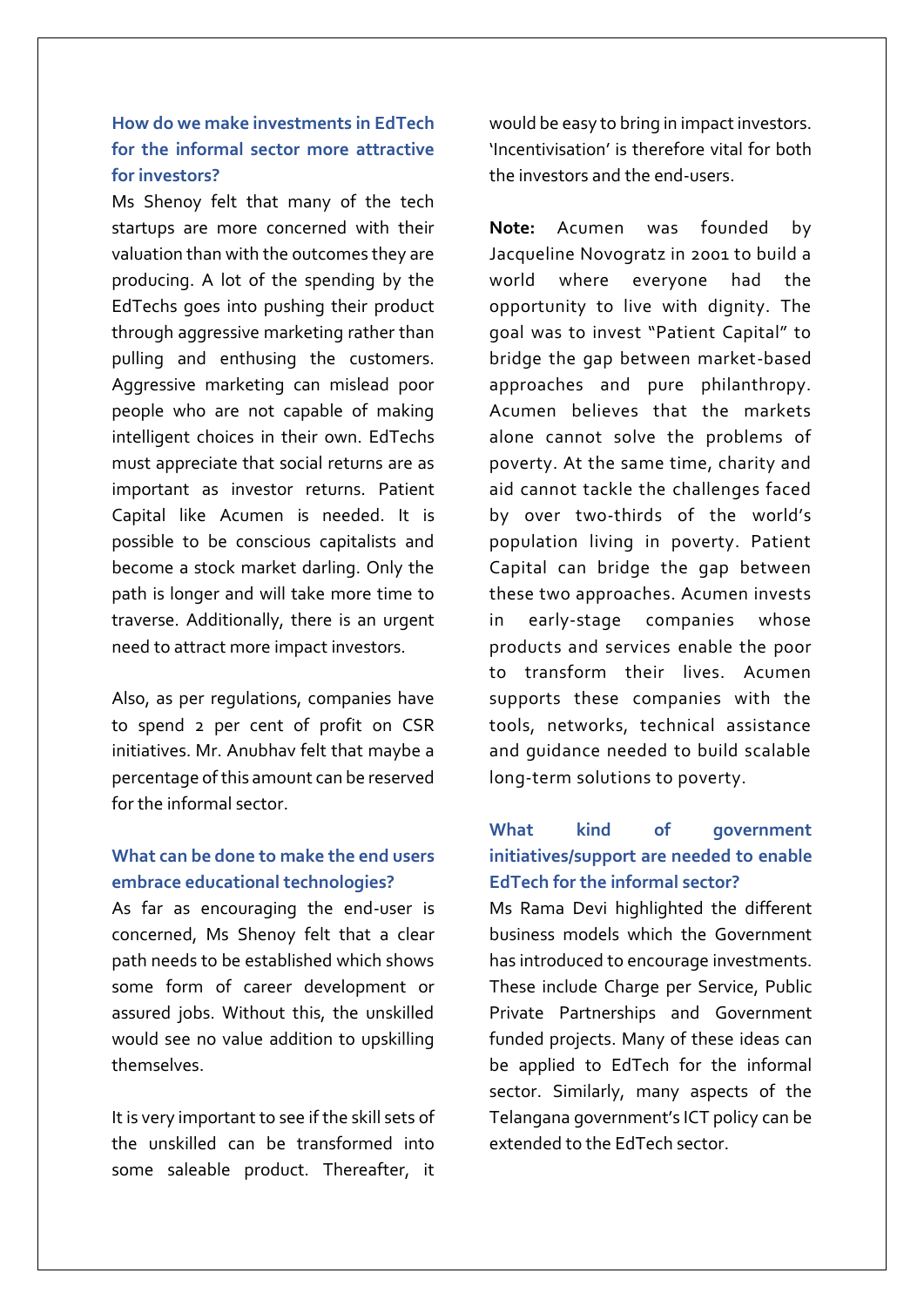There is already a strong start up ecosystem enabled by THub. The government gives grants to start ups. In many cases, the government also becomes the first customer and pilots the solution to see how it works.

Mr Anubhav narrated an interesting experience from Nagaland where the government was not willing to give grants to farmers to try out new crops. So, the farmers asked themselves a basic question: What can we do to help ourselves? Thus, was born the concept of the Famers Innovation Centre. Farmers began to experiment with growing apples in places where it had never been grown before and new fruits like kiwi and cardamom. Once the pilots were completed and satisfactory results achieved, it became much easier to convince the government to provide funding.

In short, people in the informal sector need not wait for someone to come and help them. They can start by helping themselves. Then government support will be more forthcoming.

**Note:** Collaborating with Better Life Foundation, NotOnMap has used crowdfunding to build a "Farmer's Innovation Centre" at *Tuensang*. This centre provides training to farmers and helps them earn a better income, to protect their way of life and enables sustainable living and farming practices to leave a positive impact on the environment. The Centre is built on three principles- Sustainable Agriculture, Financial Literacy and Grassroots Innovation. The Centre is entirely made up of bamboo, pinewood and locally sourced materials. There is also a gallery that displays indigenous arts.

This project aims to empower the local tribes to earn a better livelihood and protect their culture, traditions and heritage. The centre has not only benefited farmers and the locals but also travellers who get an opportunity to stay and live here like a local.

NotOnMap and Better Life Foundation are currently working with 80 families, 300+ farmers and 700 beneficiaries. [NotOnMart,](https://notonmap.com/impact/notonmart.com) an initiative of NotOnMap is also providing a platform to farmers for selling their local and indigenous produce without the help of middlemen.

# **What about upgradation of the existing technology/ infrastructure for the end users?**

More than the infrastructure per se, an upgradation of the software, i.e. the curriculum is required. Course design should cover the basics of technology such as how to start a computer or how to take good photos. A good photo is necessary to create a great visual appeal while selling items over the internet. The vegetable vendor understands the importance of polishing the vegetable at the start of the day, to attract customers. A similar thought process must come to the online world. Students and faculty at professional institutions could take it on themselves to design such basic courses and go into their local community to educate the unskilled workers. This has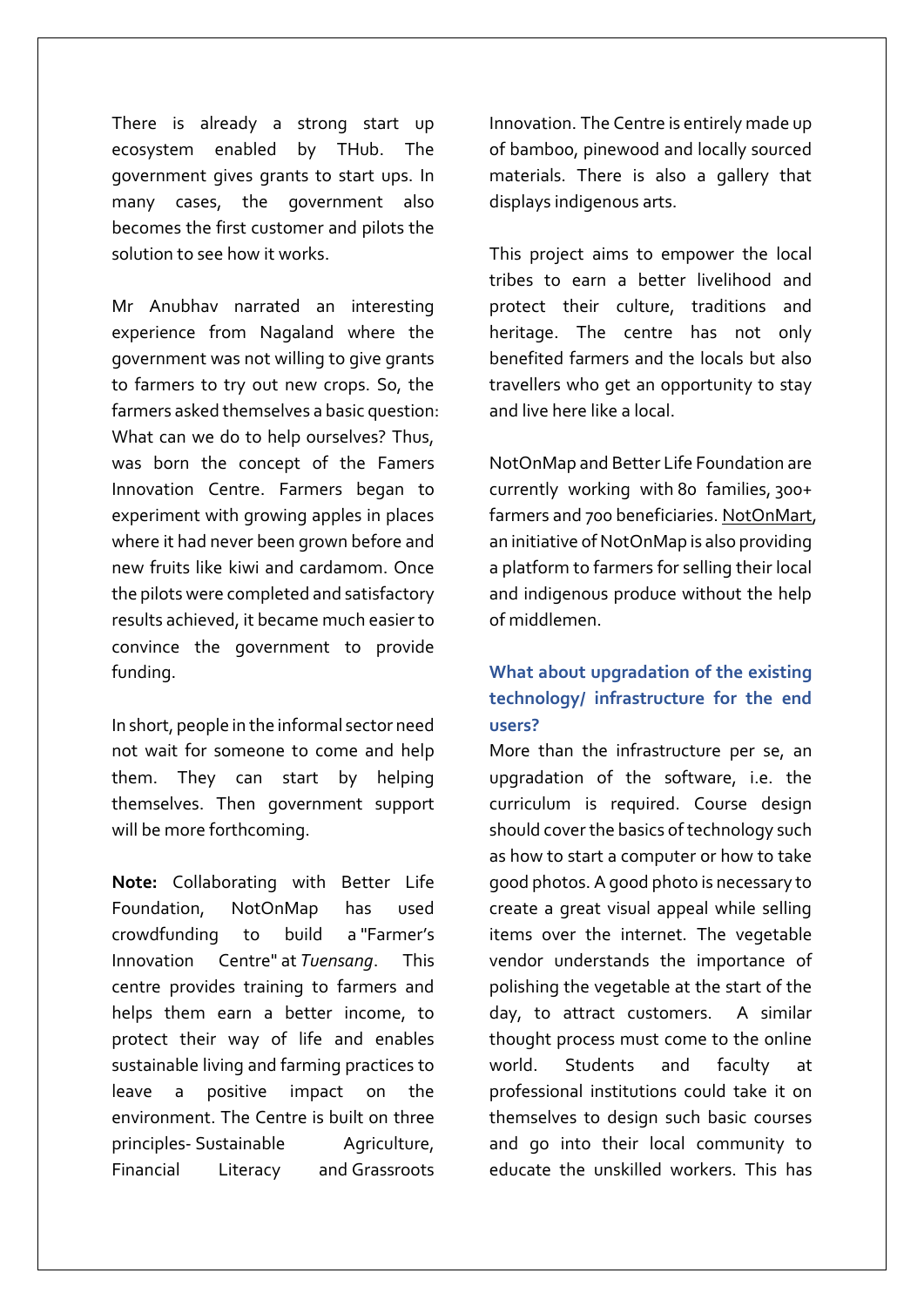the potential to become a massive movement and produce great results, without the need to revamp existing technology. Like CSR, if there is a policy mandate that a small percentage of funds by companies should be spent for EdTech and its propagation, it would certainly help in the long run.

Ms Rama Devi opined that the current technology and infrastructure seem adequate. She gave an interesting example from her own personal life. As she struggled to convey an instruction for chores to be done, her domestic worker who is not literate, suggested using voice messaging on WhatsApp. WhatsApp is a tried and trusted technology and comes free of cost and can be used by people with little or no education. There are many such technologies available. The trick is to use them to people's advantage.

More often than not, intelligence of people in the rural areas is underestimated due to social stereotypes. Once the Telangana IT minister, Sri K T Rama Rao was travelling to a remote village to visit one of the rythu vedikas. The solution provider began to explain to KTR how the dashboard worked. One farmer jumped in and explained that he was using the dashboard differently and explained how to navigate the screen in a very simple and straight manner – without much use of technical jargon! More than technology upgrade, it is about making people device innovative ways to use it.

Dr Sainath recalled that during his IIIT Basar days, a student had developed an

app that would enable famers to find out in which market yard their crops would fetch the best price. Dr Sainath was unsure of the use of app as it required English language knowledge. But the student, who came from a farming family, was confident that the app would gain acceptance. During the pilot, all the 25 farmers certified that it was a good product. The student later explained that while the farmers might not know English, they knew some of the characters and then could link the whole thing to make sense. This enabled them to figure out how to use the app. They did not know the technology, but since their tough upbringing made them highly adaptive, they could figure out the business end of the app!

Thus, in many cases, the existing technology is sufficient. What is more important is to educate the end user on the benefits.

# **Traditional knowledge – importance and challenges related to underutilization. How can this problem be resolved using EdTech?**

All humans were tribal at one point and had to learn new skills to survive. Society is a powerful teacher. It is important to understand the traditional lifestyle and practices. There is a scientific reason behind every traditional practice. Most of the traditional knowledge is passed on by word of mouth. There is an urgent need to document these traditional practices before they vanish, understand them and disseminate these practices across cultures. People should feel pride in their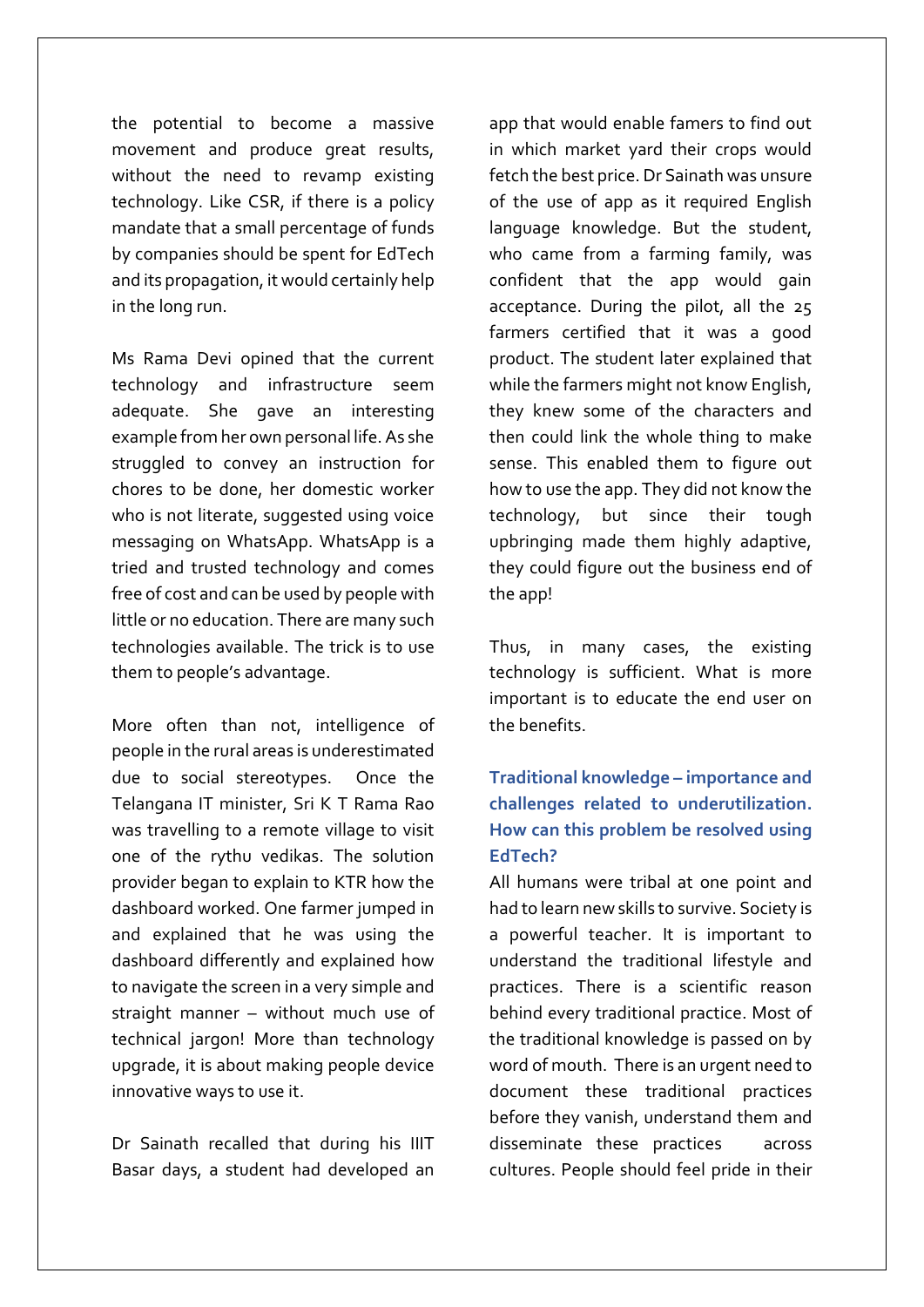culture and traditional ways. When it comes to accepting a technology, social acceptance is as important as economic empowerment. Incentivising and popularizing technologies through awards or grants can also help in a big way.

Ms Ramadevi provided an example in Telangana where traditional artifacts were being protected using NFTs based on blockchain technology. This project is a classic example of how technology can be used to protect traditional knowledge.

Dr. Sainath observed that cross-cultural dissemination of traditional knowledge can also enable it to survive. For example, an attempt to revive the traditional yakshagana received a major boost thanks to a local television channel and the support of the Kannadiga diaspora through this channel. An innovative attempt was also made to include contemporary topics like eve-teasing through yakhsaganas.

**Note:** Yakshagana is a traditional folkdance form popular in coastal Karnataka districts. It is an elaborate dance-drama performance involving dance, music, song, scholarly dialogues, and colourful costumes. Loud singing and drumming form a backdrop to dancers clad in striking costumes. Hence the name Yaksha (celestial) Gana (music). Each performance typically focuses on a small sub-story from the ancient Hindu epics of Ramayana or Mahabharata. The show consists of both stage performances by talented artists and commentary accompanied by traditional music.

#### **Concluding notes**

It is important to involve all the stakeholders and understand the pulse of the informal sector before launching a new technology. A policy framework for the informal sector needs a wider consultation. People in the informal sector need exposure. This can help change the mindset and make them more willing to develop new skills. Moreover, training alone is not enough for the informal sector. It must be linked to placements.

Innovation, exposure and promised outcomes are the key to evangelizing technology. At the same time, the challenges in implementation should not be underestimated. Informal sector skilling will be one of the top agenda items in the coming years. The Indian education system must rise to the occasion.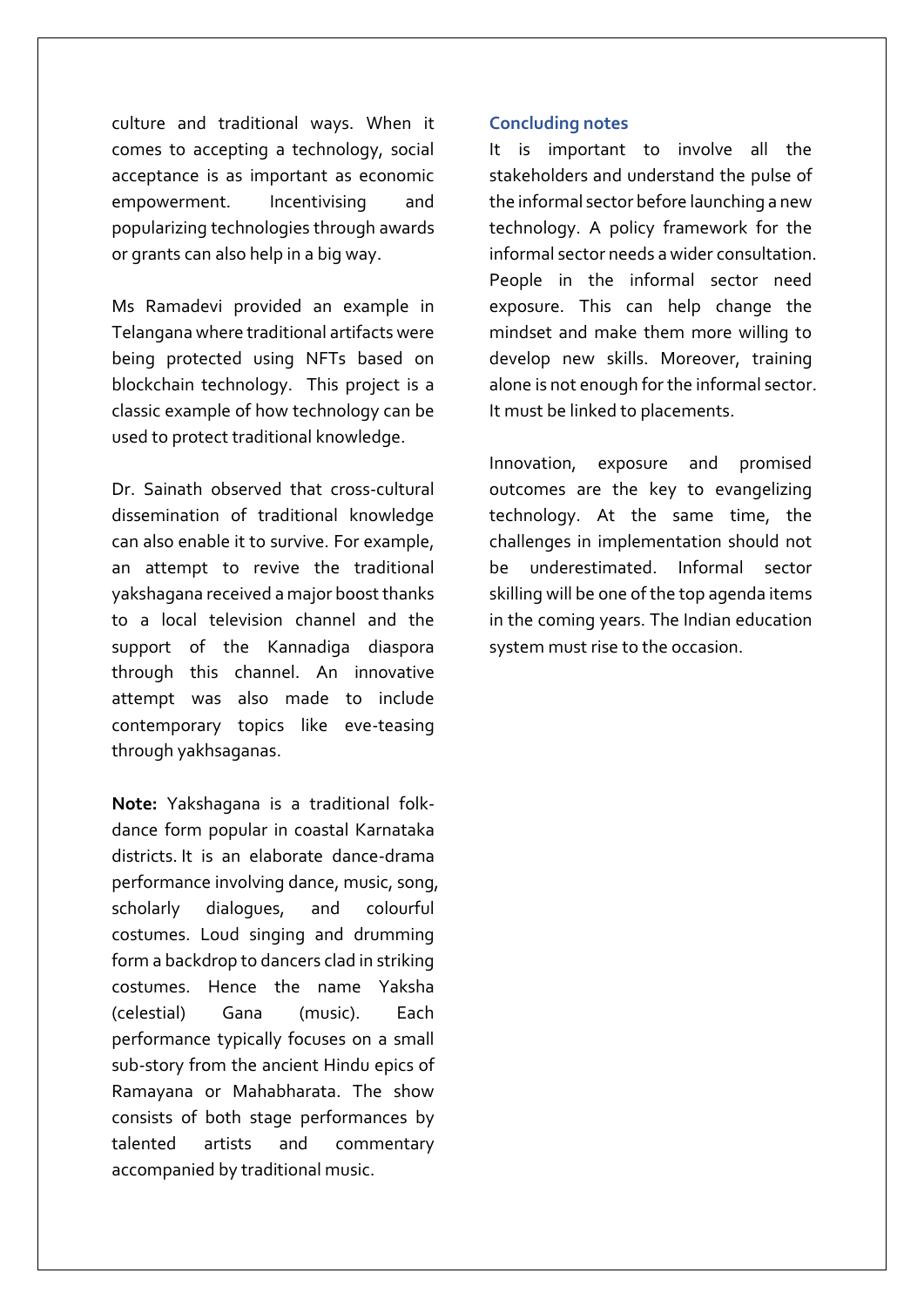## **The way ahead**

# **Closing remarks: Ms Mandvi Kulshreshtha, Program Adviser, FES India**

*Mandvi Kulshreshtha is an urbanist and feminist. She is currently working as Program Adviser for the Economy of Tomorrow at Friedrich Ebert Stiftung (FES-India) office. The program looks at building progressive discourses for three megatrends in India: Urban Transformation, Energy Transition and Digital Automation. She is interested in social, economic and ecological aspects of development policymaking.*

Some pertinent question that need urgent attention as a way forward for transformation of informal sector worker through EdTech are:-

#### **Why do we need education?**

Is education obtained to get a job? Is our education system forcing us to think in prescriptive manner? Are our pedagogies innovative enough? Has the time come to redefine education? Who designs the curriculum, for whom and for what objective? Should it be driven by market interest, or should it cater to the needs, interests and aspirations of the one receiving education? Is it being influenced by peer pressure and societal pressure?

Education should enable humans to reach their full potential and fulfill their role as social actors and not just to get a decent job. The aim of education should be to make us better human beings. And for that, a fresh look at our education system, educators and curriculum is required.

#### **Why do we need technology?**

Technology is presented as a solution for all societal problem. And the way it is designed or the ones who control it, transfer their biases into those solutions. Technology should be treated as just a tool to meet the ends. Technology should be used for the common good. In fact, it should become a common good. Quality technology must be accessible and affordable for all citizens and should not remain a commodity to be used for furthering private interest.

#### **Why do we need transformation?**

Any transformation should address not only the problem of economic justice, that is upliftment in the living standards of the poor but also social justice. Technology should be used to address and eliminate the indignities faced by marginalised sections of the society. Most initiatives today are transactional in nature, providing short-term fixes. Transformation, including multistakeholder interest, is required to scale up the positive impact of change making efforts.

## **Closing remarks: Prof A V Vedpuriswar, Senior Advisor, ICFAI Group**

Prof Vedpuriswar concluded that the day long symposium had seen intense and meaningful deliberations on the use of technology to empower and benefit the underprivileged. Making the poor digitally literate is not just about providing training or funding. It is also about shaping the right behaviors and creating the right incentives. Various examples were given during the day to illustrate that simple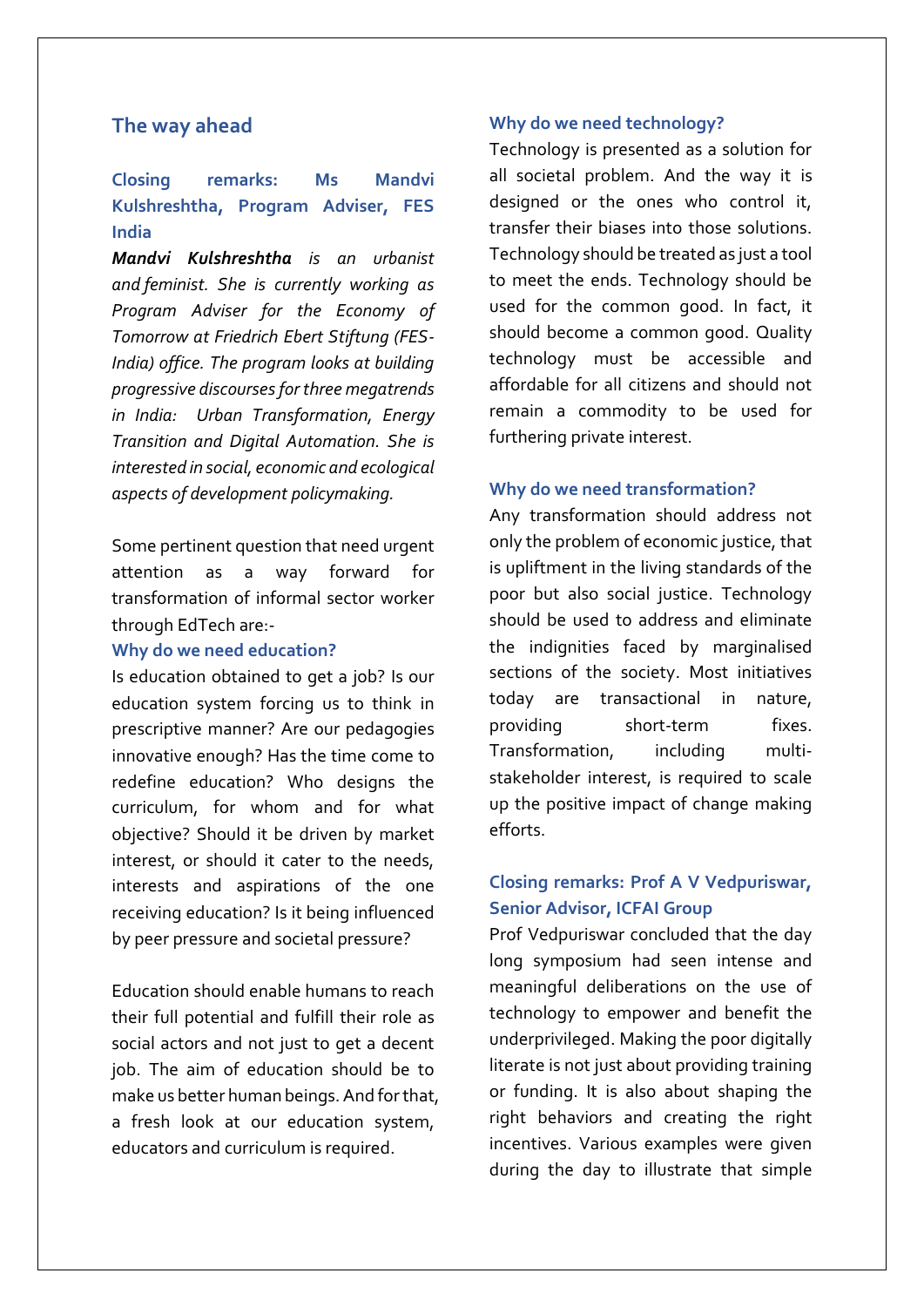tweaks to the ecosystem can make the poor embrace technology and use it to their advantage. The poor are also enterprising enough to find interesting uses for technology on their own. The symposium has created a sense of optimism and yet made us aware that a lot more needs to be done to make technology benefit the common man.